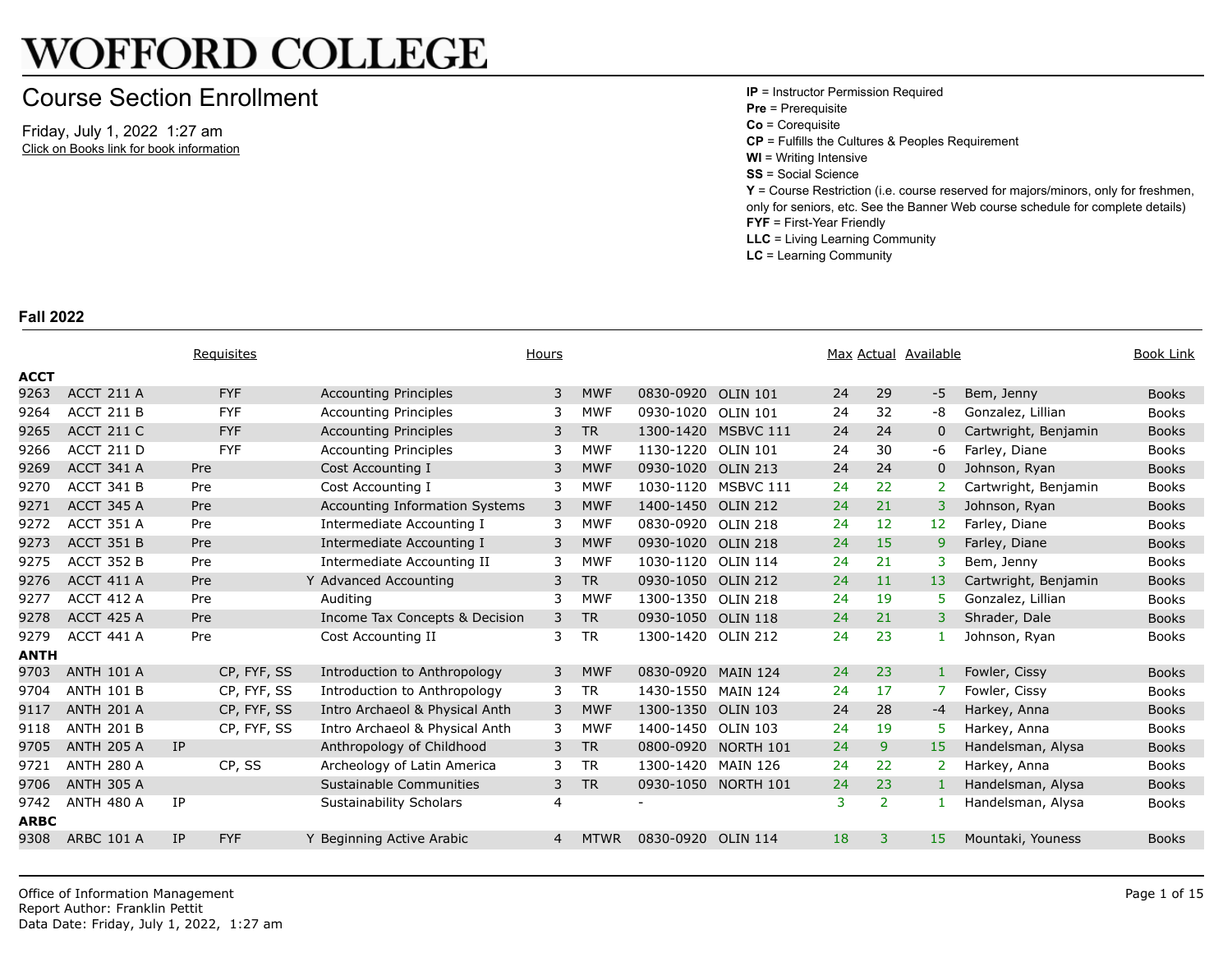| 9309<br><b>ARTH</b> | <b>ARBC 201 A</b> |           | Pre CP, FYF | Intermediate Active Arabic    | 4                        | <b>MTWR</b> | 0930-1020 OLIN 114          |                      | 18           | 3               | 15               |
|---------------------|-------------------|-----------|-------------|-------------------------------|--------------------------|-------------|-----------------------------|----------------------|--------------|-----------------|------------------|
| 9052                | <b>ARTH 201 A</b> |           | <b>FYF</b>  | History of Western Art I      | 3                        | <b>TR</b>   | 0930-1050                   | RSRCA 112            | 24           | 20              | $\overline{4}$   |
| 9581                | <b>ARTH 201 B</b> |           | <b>FYF</b>  | History of Western Art I      | 3                        | <b>TR</b>   | 1300-1420                   | RSRCA 112            | 24           | 21              | 3                |
| 9053                | <b>ARTH 220 A</b> |           | CP, FYF     | Survey of Asian Art History   | 3                        | <b>MWF</b>  |                             | 1300-1350 RSRCA 112  | 24           | 20              | $\overline{4}$   |
| 9054                | <b>ARTH 220 B</b> |           | CP, FYF     | Survey of Asian Art History   | 3                        | <b>MWF</b>  | 1400-1450                   | <b>RSRCA 112</b>     | 24           | 9               | 15               |
| 9583                | <b>ARTH 231 A</b> |           | <b>FYF</b>  | Global History of Modern Art  | 3                        | <b>MWF</b>  |                             | 1030-1120 RSRCA 112  | 24           | 24              | $\mathbf 0$      |
| 9582                | ARTH 311 A        |           |             | African American Art          | 3                        | <b>TR</b>   | 0930-1050                   | RSRCA 126            | 15           | 15              | $\mathbf 0$      |
| 9584                | <b>ARTH 330 A</b> |           |             | <b>Museum Studies</b>         | 3                        | <b>MW</b>   |                             | 1400-1520 RSRCA 126  | 15           | $\bf{8}$        | $\overline{7}$   |
| 9474                | <b>ARTH 411 A</b> | Pre       |             | Art Historiography            | 3                        | <b>TR</b>   | 1300-1420                   | RSRCA 126            | 15           | 10              | 5                |
| 9755                | <b>ARTH 500 A</b> | <b>IP</b> |             | Honors Course                 | 3                        |             | $\mathcal{L}_{\mathcal{A}}$ |                      | $\mathbf{1}$ | $\mathbf{1}$    | $\mathbf{0}$     |
| ARTS                |                   |           |             |                               |                          |             |                             |                      |              |                 |                  |
| 9501                | <b>ARTS 250 A</b> |           | <b>FYF</b>  | Design Strategies             | 3                        | <b>TR</b>   | 0900-1050                   | RSRCA 128            | 18           | 16              | 2 <sup>1</sup>   |
| 9502                | <b>ARTS 250 B</b> |           | <b>FYF</b>  | Design Strategies             | 3                        | <b>TR</b>   |                             | 1300-1450 RSRCA 128  | 18           | 15              | $\overline{3}$   |
| 9056                | <b>ARTS 251 A</b> |           | <b>FYF</b>  | Drawing                       | 3                        | <b>MW</b>   | 1300-1450                   | RSRCA 012A           | 18           | 16              | $\overline{2}$   |
| 9057                | <b>ARTS 251 B</b> |           | <b>FYF</b>  | Drawing                       | 3                        | <b>MW</b>   |                             | 1600-1750 RSRCA 012A | 18           | 15              | $\overline{3}$   |
| 9740                | <b>ARTS 255 A</b> |           | <b>FYF</b>  | Digital Photography I         | 3                        | <b>TR</b>   | 0930-1050                   | RSRCA 101A           | 18           | 16              | $\overline{2}$   |
| 9741                | <b>ARTS 255 B</b> |           | <b>FYF</b>  | Digital Photography I         | 3                        | <b>TR</b>   |                             | 1300-1420 RSRCA 101A | 18           | 13              | 5                |
| 9475                | <b>ARTS 258 A</b> |           | <b>FYF</b>  | New Media I                   | 3                        | <b>MW</b>   | 0900-1050                   | RSRCA 101A           | 18           | 11              | $\overline{7}$   |
| 9476                | <b>ARTS 258 B</b> |           | <b>FYF</b>  | New Media I                   | 3                        | <b>TR</b>   | 1500-1650                   | RSRCA 101A           | 18           | $\overline{7}$  | 11               |
| 9058                | <b>ARTS 260 A</b> | IP        | FYF, LC     | Sculpture I                   | 3                        | <b>MW</b>   | 1400-1550                   | RSRCA 006A           | 15           | 5               | 10               |
| 9059                | <b>ARTS 260 B</b> |           | <b>FYF</b>  | Sculpture I                   | 3                        | <b>TR</b>   |                             | 1500-1650 RSRCA 006A | 15           | 9               | $\boldsymbol{6}$ |
| 9653                | <b>ARTS 261 A</b> |           | <b>FYF</b>  | Ceramics I                    | 3                        | <b>MW</b>   | 1030-1220                   | RSRCA 010A           | 15           | 13              | $\overline{2}$   |
| 9771                | <b>ARTS 262 A</b> |           | <b>FYF</b>  | 3D Digital Fabrication        | 3                        | <b>MW</b>   | 1300-1450                   | RSRCA 101A           | 16           | $\overline{2}$  | 14               |
| 9311                | <b>ARTS 351 A</b> | Pre       |             | Figure Drawing                | 3                        | T.          | 1500-1830                   | RSRCA 012A           | 15           | 8               | $\overline{7}$   |
| 9720                | <b>ARTS 353 A</b> | Pre       |             | Painting                      | 3                        | <b>MW</b>   | 0900-1050                   | RSRCA 012A           | 15           | $\overline{4}$  | 11               |
| 9477                | <b>ARTS 447 A</b> | IP Pre    |             | Senior Studio I               | 3                        | F.          |                             | 1400-1700 DUPD DUPS  | 10           | 6               | $\overline{4}$   |
| 9735                | <b>ARTS 480 A</b> | IP        |             | Advanced Topics in Studio Art | $\mathbf{1}$             |             | $\equiv$                    |                      | 3            | $\pmb{0}$       | $\overline{3}$   |
| 9736                | <b>ARTS 481 A</b> | IP        |             | Advanced Topics: Painting II  | 3                        |             | $\blacksquare$              |                      | $\mathbf{1}$ | $\mathbf{1}$    | 0                |
| <b>BIO</b>          |                   |           |             |                               |                          |             |                             |                      |              |                 |                  |
| 9484                | <b>BIO 103 A</b>  |           | <b>FYF</b>  | Biology: Science in Context   | 3                        | <b>TR</b>   | 1300-1420                   | <b>RMSC 325</b>      | 24           | 23              | $\mathbf{1}$     |
| 9485                | <b>BIO 103 B</b>  |           | <b>FYF</b>  | Biology: Science in Context   | 3                        | <b>TR</b>   | 1430-1550 RMSC 325          |                      | 24           | 18              | 6                |
| 9205                | <b>BIO 150 A</b>  |           | <b>FYF</b>  | <b>Biological Inquiry</b>     | 4                        | <b>MWF</b>  | 0830-0920 RMSC 330          |                      | 24           | $\overline{4}$  | 20               |
| 9206                | <b>BIO 150 AL</b> |           | <b>FYF</b>  | <b>Biological Inquiry Lab</b> | 0                        | R           | 1430-1730 RMSC 205          |                      | 24           | $\overline{4}$  | 20               |
| 9207                | <b>BIO 150 B</b>  |           | <b>FYF</b>  | <b>Biological Inquiry</b>     | $\overline{4}$           | <b>MWF</b>  | 0930-1020 RMSC 205          |                      | 24           | 8               | 16               |
| 9208                | <b>BIO 150 BL</b> |           | <b>FYF</b>  | <b>Biological Inquiry Lab</b> | 0                        | М           | 1400-1700 RMSC 205          |                      | 24           | 8               | 16               |
| 9209                | <b>BIO 150 C</b>  |           | <b>FYF</b>  | <b>Biological Inquiry</b>     | $\overline{\mathcal{A}}$ | <b>MWF</b>  | 0930-1020                   | <b>RMSC 122</b>      | 24           | 6               | 18               |
| 9301                | <b>BIO 150 CL</b> |           | <b>FYF</b>  | Biological Inquiry Lab        | 0                        | W           | 1400-1700 RMSC 205          |                      | 24           | $6\overline{6}$ | 18               |
| 9210                | <b>BIO 150 D</b>  |           | <b>FYF</b>  | <b>Biological Inquiry</b>     | 4                        | <b>MWF</b>  | 1130-1220                   | <b>RMSC 205</b>      | 24           | 5               | 19               |
| 9211                | <b>BIO 150 DL</b> |           | <b>FYF</b>  | <b>Biological Inquiry Lab</b> | 0                        | T.          | 1430-1730 RMSC 205          |                      | 24           | 5               | 19               |
| 9212                | <b>BIO 150 E</b>  |           | <b>FYF</b>  | <b>Biological Inquiry</b>     | 4                        | <b>TR</b>   | 1300-1420                   | <b>RMSC 108</b>      | 24           | 6               | 18               |
| 9213                | <b>BIO 150 EL</b> |           | <b>FYF</b>  | Biological Inquiry Lab        | 0                        | M           | 1400-1700                   | <b>RMSC 108</b>      | 24           | 6               | 18               |
| 9214                | <b>BIO 150 F</b>  |           | <b>FYF</b>  | <b>Biological Inquiry</b>     | 4                        | <b>MWF</b>  | 1030-1120 RMSC 326          |                      | 24           | 6               | 18               |
|                     |                   |           |             |                               |                          |             |                             |                      |              |                 |                  |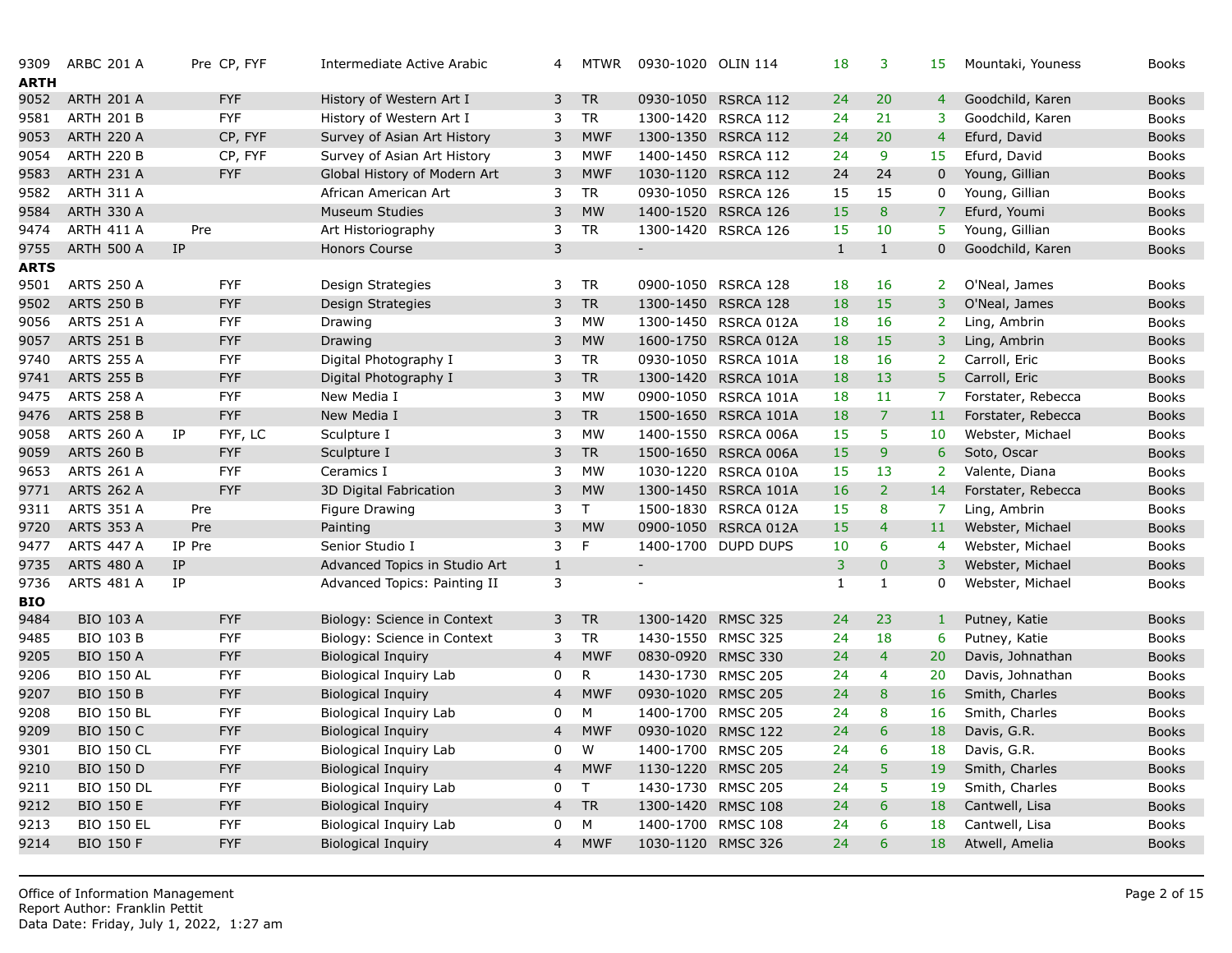| 9215       | <b>BIO 150 FL</b>  |            | <b>FYF</b> | Biological Inquiry Lab         | 0              | $\mathsf{T}$ | 1430-1730 RMSC 108 |                 | 24             | 6                | 18             |
|------------|--------------------|------------|------------|--------------------------------|----------------|--------------|--------------------|-----------------|----------------|------------------|----------------|
| 9216       | <b>BIO 150 G</b>   |            | <b>FYF</b> | <b>Biological Inquiry</b>      | $\overline{4}$ | <b>MWF</b>   | 1130-1220 RMSC 326 |                 | 24             | 3                | 21             |
| 9217       | <b>BIO 150 GL</b>  |            | <b>FYF</b> | Biological Inquiry Lab         | 0              | $\mathsf{R}$ | 1430-1730 RMSC 108 |                 | 24             | 3                | 21             |
| 9680       | <b>BIO 212 A</b>   | Pre        |            | Genetics & Molecular Biology   | $\overline{4}$ | <b>MWF</b>   | 1030-1120 RMSC 328 |                 | 20             | 20               | $\mathbf 0$    |
| 9683       | <b>BIO 212 AB1</b> | Pre        |            | Genetics & Molecular Bio Lab   | 0              | W            | 1400-1700 RMSC 103 |                 | 20             | 19               | $\mathbf{1}$   |
| 9684       | <b>BIO 212 AB2</b> | Pre        |            | Genetics & Molecular Bio Lab   | $\mathbf 0$    | $\mathsf{R}$ | 1430-1730 RMSC 103 |                 | 20             | 20               | $\overline{0}$ |
| 9681       | <b>BIO 212 B</b>   | Pre        |            | Genetics & Molecular Biology   | 4              | <b>MWF</b>   | 1130-1220 RMSC 328 |                 | 20             | 19               | $\mathbf{1}$   |
| 9682       | <b>BIO 212 C</b>   | Pre        |            | Genetics & Molecular Biology   | 4              | <b>MWF</b>   | 1300-1350 RMSC 330 |                 | 20             | 21               | $-1$           |
| 9685       | <b>BIO 212 CL</b>  | Pre        |            | Genetics & Molecular Bio Lab   | 0              | T.           | 1430-1730 RMSC 103 |                 | 20             | 21               | $-1$           |
| 9664       | <b>BIO 213 A</b>   | IP Pre     |            | Genetics & Molecular Biology   | 3              | <b>MWF</b>   | 1030-1120 RMSC 328 |                 | $\overline{2}$ | $\mathbf 1$      | $\mathbf{1}$   |
| 9665       | <b>BIO 213 B</b>   | IP Pre     |            | Genetics & Molecular Biology   | 3              | <b>MWF</b>   | 1130-1220          | <b>RMSC 328</b> | $\overline{2}$ | $\bf{0}$         | $\overline{2}$ |
| 9666       | <b>BIO 213 C</b>   | IP Pre     |            | Genetics & Molecular Biology   | 3              | <b>MWF</b>   | 1300-1350 RMSC 330 |                 | $\overline{2}$ | $\mathbf{1}$     | $\mathbf{1}$   |
| 9686       | <b>BIO 214 A</b>   | Pre        |            | Cellular Biology               | 4              | <b>MWF</b>   | 0830-0920          | <b>RMSC 121</b> | 20             | 20               | $\mathbf 0$    |
| 9688       | <b>BIO 214 B</b>   | Pre        |            | Cellular Biology               | $\overline{4}$ | <b>MWF</b>   | 0930-1020 RMSC 121 |                 | 20             | 20               | $\mathbf 0$    |
| 9687       | BIO 214 L1         | Pre        |            | Cellular Biology Lab           | 0              | T            | 1430-1730 RMSC 101 |                 | 20             | 20               | 0              |
| 9689       | <b>BIO 214 L2</b>  | Pre        |            | Cellular Biology Lab           | $\mathbf 0$    | W            | 1400-1700 RMSC 101 |                 | 20             | 20               | $\overline{0}$ |
| 9667       | <b>BIO 275 A</b>   | Pre        |            | Introduction to Bioinformatics | 3              | <b>MWF</b>   | 0830-0920 RMSC 326 |                 | 24             | 24               | $\mathbf 0$    |
| 9494       | <b>BIO 305 A</b>   | Pre        |            | <b>Conservation Biology</b>    | 3              | <b>MWF</b>   | 1300-1350 RMSC 326 |                 | 24             | 23               | $\mathbf{1}$   |
| 9668       | <b>BIO 314 A</b>   | Pre        |            | Plant & Ecosystems (with lab)  | 4              | <b>TR</b>    | 0930-1050 RMSC 207 |                 | 20             | 18               | $\overline{2}$ |
| 9669       | <b>BIO 314 AL</b>  | Pre        |            | Plant & Ecosystems Lab         | $\mathbf 0$    | $M_{\odot}$  | 1400-1700          | <b>RMSC 207</b> | 20             | 18               | 2 <sup>1</sup> |
| 9218       | <b>BIO 324 A</b>   | IP Pre     |            | Microbiology (with lab)        | 4              | <b>MWF</b>   | 1030-1120 RMSC 122 |                 | 20             | 20               | $\mathbf 0$    |
| 9219       | BIO 324 AB1 IP Pre |            |            | Microbiology Lab               | $\mathbf 0$    | <b>TR</b>    | 1300-1420          | <b>RMSC 122</b> | 20             | 20               | $\mathbf 0$    |
| 9220       | BIO 324 AB2 IP Pre |            |            | Microbiology Lab               | 0              | <b>TR</b>    | 1500-1620 RMSC 122 |                 | 20             | 19               | $\mathbf{1}$   |
| 9492       | <b>BIO 324 B</b>   | IP Pre     |            | Microbiology (with lab)        | $\overline{4}$ | <b>MWF</b>   | 1300-1350 RMSC 122 |                 | 20             | 19               | $1\,$          |
| 9670       | <b>BIO 331 A</b>   | Pre        |            | Developmental Biology          | 3              | <b>MWF</b>   | 1130-1220 CCES 109 |                 | 24             | 23               | $\mathbf{1}$   |
| 9221       | <b>BIO 342 A</b>   | Pre        |            | Human Physiology (with lab)    | 4              | <b>MWF</b>   | 0930-1020          | <b>RMSC 326</b> | 18             | 15               | $\overline{3}$ |
| 9302       | <b>BIO 342 AL</b>  | Pre        |            | Human Physiology Lab           | 0              | W            | 1400-1700 RMSC 206 |                 | 18             | 15               | 3              |
| 9222       | <b>BIO 342 B</b>   | Pre        |            | Human Physiology (with lab)    | $\overline{4}$ | <b>TR</b>    | 0930-1050          | <b>RMSC 326</b> | 18             | 18               | $\overline{0}$ |
| 9303       | <b>BIO 342 BC1</b> | Pre        |            | Human Physiology Lab           | 0              | $\top$       | 1430-1730 RMSC 206 |                 | 18             | 18               | $\mathbf 0$    |
| 9304       | <b>BIO 342 BC2</b> | Pre        |            | Human Physiology Lab           | $\mathbf 0$    | ${\sf R}$    | 1430-1730 RMSC 206 |                 | 18             | 18               | $\mathbf 0$    |
| 9672       | <b>BIO 342 C</b>   | Pre        |            | Human Physiology (with lab)    | 4              | <b>TR</b>    | 1300-1420 RMSC 326 |                 | 18             | 18               | 0              |
| 9673       | <b>BIO 344 A</b>   | Pre        |            | Mammalian Histology (with lab) | $\overline{4}$ | <b>TR</b>    | 0800-0920 RMSC 122 |                 | 20             | 13               | $\overline{7}$ |
| 9674       | <b>BIO 344 AL</b>  | Pre        |            | Mammalian Histology Lab        | 0              | M            | 1400-1700 RMSC 212 |                 | 20             | 13               | $\overline{7}$ |
| 9675       | <b>BIO 385 A</b>   | Pre        |            | Marine Biology                 | 3              | <b>MWF</b>   | 0830-0920 RMSC 325 |                 | 24             | 24               | $\mathbf 0$    |
| 9676       | <b>BIO 386 A</b>   | Pre        |            | Freshwater Biology (with lab)  | 4              | <b>MWF</b>   | 1030-1120 RMSC 121 |                 | 18             | 23               | $-5$           |
| 9677       | <b>BIO 386 AL</b>  | Pre        |            | Freshwater Biology Lab         | $\mathbf 0$    | W            | 1400-1700          | <b>RMSC 204</b> | 18             | 23               | $-5$           |
| 9489       | <b>BIO 400 A</b>   | Pre        |            | Evolution/Integrative Biology  | 4              | <b>TR</b>    | 0930-1050          | <b>RMSC 328</b> | 24             | 15               | 9              |
| 9488       | <b>BIO 400 A1</b>  | <b>Pre</b> |            | Evolution/Integrative Bio Lab  | $\mathbf 0$    | $\top$       | 1430-1550 RMSC 128 |                 | 12             | $\boldsymbol{8}$ | $\overline{4}$ |
| 9487       | <b>BIO 400 A2</b>  | Pre        |            | Evolution/Integrative Bio Lab  | 0              | ${\sf R}$    | 1430-1550          | <b>RMSC 128</b> | 12             | $\overline{7}$   | 5 <sub>1</sub> |
| 9226       | <b>BIO 433 A</b>   | Pre        |            | Cellular Biochemistry          | $\mathsf{3}$   | <b>TR</b>    | 0930-1050          | <b>RMSC 325</b> | 24             | 22               | $\overline{2}$ |
| 9678       | <b>BIO 448 A</b>   | Pre        |            | Systems Neurobiology           | 3              | <b>TR</b>    | 1300-1420          | <b>RMSC 328</b> | 24             | 20               | $\overline{4}$ |
| 9679       | <b>BIO 497 A</b>   |            |            | Y Case Studies Environ. Issues | 3              | <b>TR</b>    | 0930-1050 RMSC 121 |                 | 15             | 10               | 5 <sup>1</sup> |
| <b>BUS</b> |                    |            |            |                                |                |              |                    |                 |                |                  |                |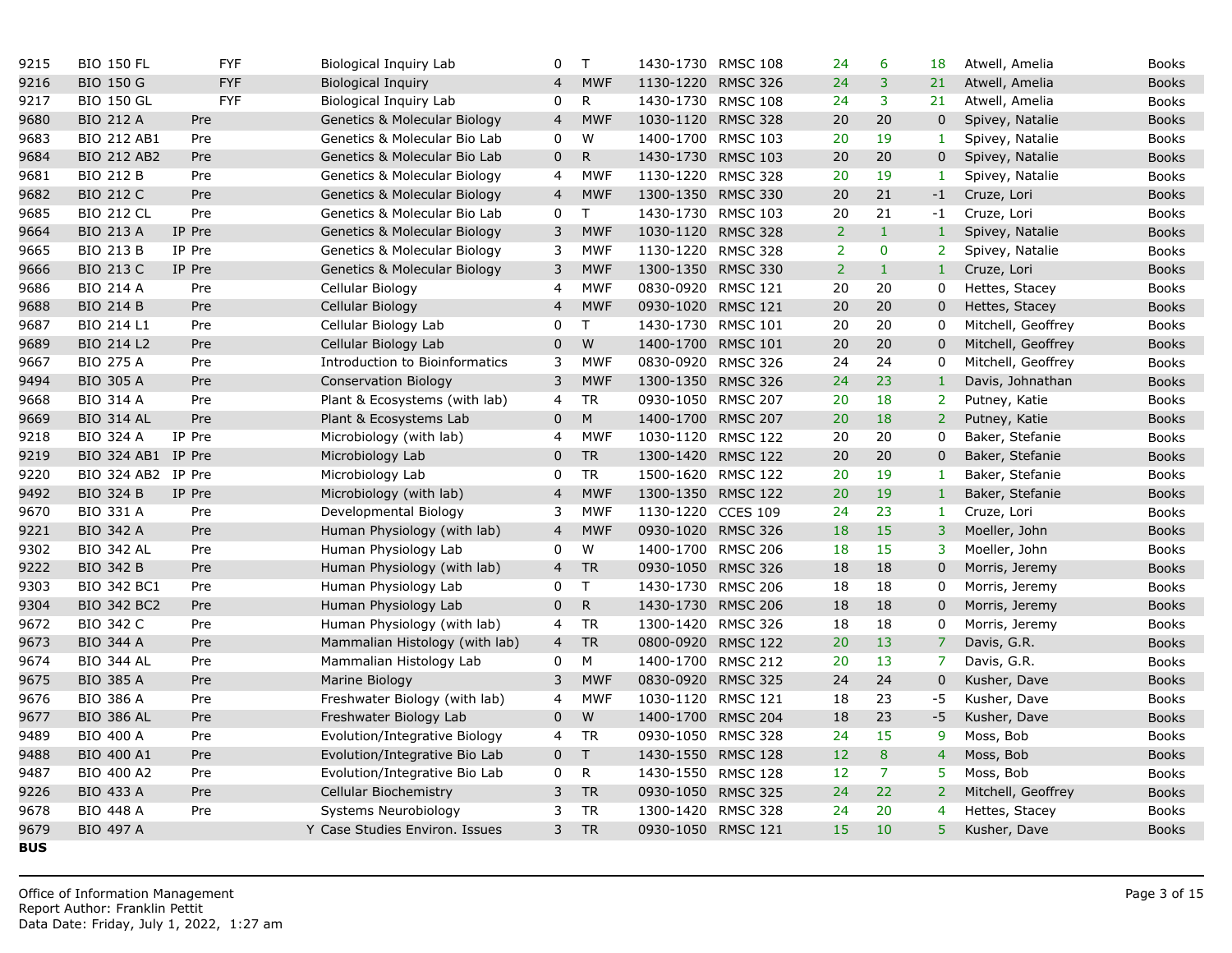| 9283        | <b>BUS 331 A</b>  |            | Y Management                   | 3              | <b>MWF</b>   | 1030-1120 OLIN 213       |                     | 24 | 24             | 0                 |
|-------------|-------------------|------------|--------------------------------|----------------|--------------|--------------------------|---------------------|----|----------------|-------------------|
| 9284        | <b>BUS 331 B</b>  |            | Y Management                   | 3              | <b>MWF</b>   | 1130-1220                | <b>OLIN 213</b>     | 24 | 23             | $\mathbf{1}$      |
| 9285        | <b>BUS 338 A</b>  |            | Y Marketing                    | 3              | <b>MWF</b>   | 1300-1350 OLIN 101       |                     | 24 | 26             | $-2$              |
| 9286        | <b>BUS 338 B</b>  |            | Y Marketing                    | 3              | <b>MWF</b>   | 1400-1450 OLIN 101       |                     | 24 | 26             | $-2$              |
| 9287        | <b>BUS 339 A</b>  |            | Y Consumer Behavior            | 3              | <b>TR</b>    | 1430-1550 OLIN 114       |                     | 24 | 24             | $\mathbf 0$       |
| 9708        | <b>BUS 347 A</b>  | Pre        | Entrepreneurship & Sm Business | 3              | <b>TR</b>    | 1300-1420 OLIN 101       |                     | 24 | 15             | 9 <sup>°</sup>    |
| 9288        | <b>BUS 347 B</b>  | Pre        | Entrepreneurship & Sm Business | 3              | <b>TR</b>    | 1430-1550 OLIN 101       |                     | 24 | 6              | 18                |
| 9468        | <b>BUS 360 A</b>  | Pre        | <b>Strategic Management</b>    | 3              | <b>TR</b>    |                          | 0930-1050 MSBVC 111 | 24 | 12             | 12 <sub>1</sub>   |
| 9650        | <b>BUS 360 B</b>  | Pre        | Strategic Management           | 3              | <b>MWF</b>   |                          | 0930-1020 MSBVC 111 | 24 | 21             | $\overline{3}$    |
| <b>CHEM</b> |                   |            |                                |                |              |                          |                     |    |                |                   |
| 9162        | <b>CHEM 104 A</b> | <b>FYF</b> | Chemistry: Concepts & Methods  | $\overline{4}$ | <b>TR</b>    | 0930-1050 RMSC 308       |                     | 24 | $\overline{2}$ | 22                |
| 9163        | CHEM 104 AL       | <b>FYF</b> | Chemistry: Concepts & Mthd Lab | 0              | R            | 1430-1730 RMSC 326       |                     | 24 | $\overline{2}$ | 22                |
| 9164        | <b>CHEM 123 A</b> | <b>FYF</b> | <b>General Chemistry</b>       | $\overline{4}$ | <b>MWF</b>   | 0830-0920 RMSC 328       |                     | 22 | 9 <sup>°</sup> | 13                |
| 9165        | CHEM 123 AL       | <b>FYF</b> | General Chemistry Lab          | 0              | М            | 1400-1700 RMSC 326       |                     | 22 | 9              | 13                |
| 9166        | CHEM 123 B        | <b>FYF</b> | <b>General Chemistry</b>       | $\overline{4}$ | <b>MWF</b>   | 0930-1020 RMSC 328       |                     | 22 | 10             | 12                |
| 9167        | CHEM 123 BL       | <b>FYF</b> | General Chemistry Lab          | 0              | W            | 1400-1700 RMSC 328       |                     | 22 | 10             | $12 \overline{ }$ |
| 9168        | <b>CHEM 123 C</b> | <b>FYF</b> | <b>General Chemistry</b>       | 4              | <b>MWF</b>   | 1130-1220 CCES 110       |                     | 22 | 11             | 11                |
| 9169        | CHEM 123 CL       | <b>FYF</b> | General Chemistry Lab          | 0              | $\mathsf{R}$ | 1430-1730 RMSC 328       |                     | 22 | 11             | 11                |
| 9170        | <b>CHEM 123 D</b> | <b>FYF</b> | <b>General Chemistry</b>       | $\overline{4}$ | <b>TR</b>    | 0930-1050 CCES 109       |                     | 22 | $\overline{2}$ | 20                |
| 9171        | CHEM 123 DL       | <b>FYF</b> | General Chemistry Lab          | 0              | W            | 1400-1700 RMSC 326       |                     | 22 | $\overline{2}$ | 20                |
| 9172        | <b>CHEM 123 E</b> | <b>FYF</b> | <b>General Chemistry</b>       | $\overline{4}$ | <b>TR</b>    | 1300-1420 RMSC 307       |                     | 22 | 15             | $\overline{7}$    |
| 9173        | CHEM 123 EL       | <b>FYF</b> | General Chemistry Lab          | 0              | T.           | 1430-1730 RMSC 307       |                     | 22 | 15             | $\overline{7}$    |
| 9174        | CHEM 124 A        | Pre FYF    | <b>General Chemistry</b>       | $\overline{4}$ | <b>MWF</b>   | 1030-1120 RMSC 325       |                     | 22 | 21             | $\mathbf{1}$      |
| 9380        | CHEM 124 AL       | Pre FYF    | General Chemistry Lab          | 0              | T            | 1430-1730 RMSC 326       |                     | 22 | 21             | $\mathbf{1}$      |
| 9378        | CHEM 124 B        | Pre FYF    | <b>General Chemistry</b>       | $\overline{4}$ | <b>MWF</b>   | 1130-1220 RMSC 330       |                     | 22 | 22             | $\mathbf 0$       |
| 9379        | CHEM 124 BL       | Pre FYF    | General Chemistry Lab          | $\mathbf 0$    | $\mathsf{R}$ | 1430-1730 RMSC 330       |                     | 22 | 22             | 0                 |
| 9175        | <b>CHEM 203 A</b> | Pre        | Organic Chemistry I            | 3              | <b>MWF</b>   | 0930-1020 RMSC 330       |                     | 20 | 21             | $-1$              |
| 9176        | <b>CHEM 203 B</b> | Pre        | Organic Chemistry I            | 3              | <b>MWF</b>   | 1030-1120 RMSC 330       |                     | 20 | 22             | $-2$              |
| 9409        | <b>CHEM 203 C</b> | Pre        | Organic Chemistry I            | 3              | <b>TR</b>    | 0930-1050 RMSC 330       |                     | 20 | 22             | $-2$              |
| 9306        | CHEM 203 L1       | Pre        | Organic Chemistry I Lab        | $\mathbf{1}$   | M            | 1400-1700 RMSC 330       |                     | 20 | 22             | $-2$              |
| 9177        | CHEM 203 L2       | Pre        | Organic Chemistry I Lab        | $\mathbf{1}$   | $\mathsf{T}$ | 1430-1730 RMSC 330       |                     | 20 | 22             | $-2$              |
| 9410        | CHEM 203 L3       | Pre        | Organic Chemistry I Lab        | $\mathbf{1}$   | W            | 1400-1700 RMSC 330       |                     | 20 | 21             | $-1$              |
| 9411        | <b>CHEM 224 A</b> | Pre        | <b>Environmental Chemistry</b> | 3              | <b>TR</b>    | 0800-0920 RMSC 326       |                     | 22 | 5              | 17                |
| 9412        | CHEM 224 AL       | Pre        | Environmental Chemistry Lab    | $\mathbf{1}$   | M            | 1400-1700 RMSC 308       |                     | 22 | 5              | 17                |
| 9382        | <b>CHEM 250 A</b> | IP Pre     | Introduction to Research       | $\mathbf 1$    |              | $\frac{1}{2}$            | <b>RMSC 307</b>     | 3  | $\overline{0}$ | $\overline{3}$    |
| 9574        | <b>CHEM 250 B</b> | IP Pre     | Introduction to Research       | $\mathbf{1}$   |              | $\overline{\phantom{a}}$ | <b>RMSC 322</b>     | 3  | $\mathbf{1}$   | $\overline{2}$    |
| 9575        | <b>CHEM 250 C</b> | IP Pre     | Introduction to Research       | $\mathbf{1}$   |              |                          | <b>RMSC 324</b>     | 3  | $\overline{2}$ | $1\,$             |
| 9178        | <b>CHEM 309 A</b> | Pre        | Biochemistry                   | 3              | <b>TR</b>    | 0930-1050 RMSC 307       |                     | 24 | 14             | 10 <sup>°</sup>   |
| 9179        | CHEM 309 AL       | Pre        | Biochemistry Lab               | $\mathbf{1}$   | R            | 1430-1730 RMSC 307       |                     | 24 | 14             | 10                |
| 9180        | <b>CHEM 313 A</b> | Pre        | Physical Chemistry I           | 3              | <b>MWF</b>   | 1130-1220 RMSC 325       |                     | 24 | 9              | 15                |
| 9181        | CHEM 313 AL       | Pre        | Physical Chemistry I Lab       | $\mathbf{1}$   | W            | 1400-1700                | <b>RMSC 325</b>     | 24 | $\overline{9}$ | 15                |
| 9388        | <b>CHEM 360 A</b> | Pre        | Chemical Information & Seminar | $\mathbf{1}$   | F            | 1400-1450                | <b>RMSC 122</b>     | 12 | 5              | $\overline{7}$    |
| 9184        | <b>CHEM 411 A</b> | Pre        | <b>Instrumental Analysis</b>   | 3              | <b>MWF</b>   | 0930-1020 RMSC 325       |                     | 24 | $\overline{7}$ | 17                |
|             |                   |            |                                |                |              |                          |                     |    |                |                   |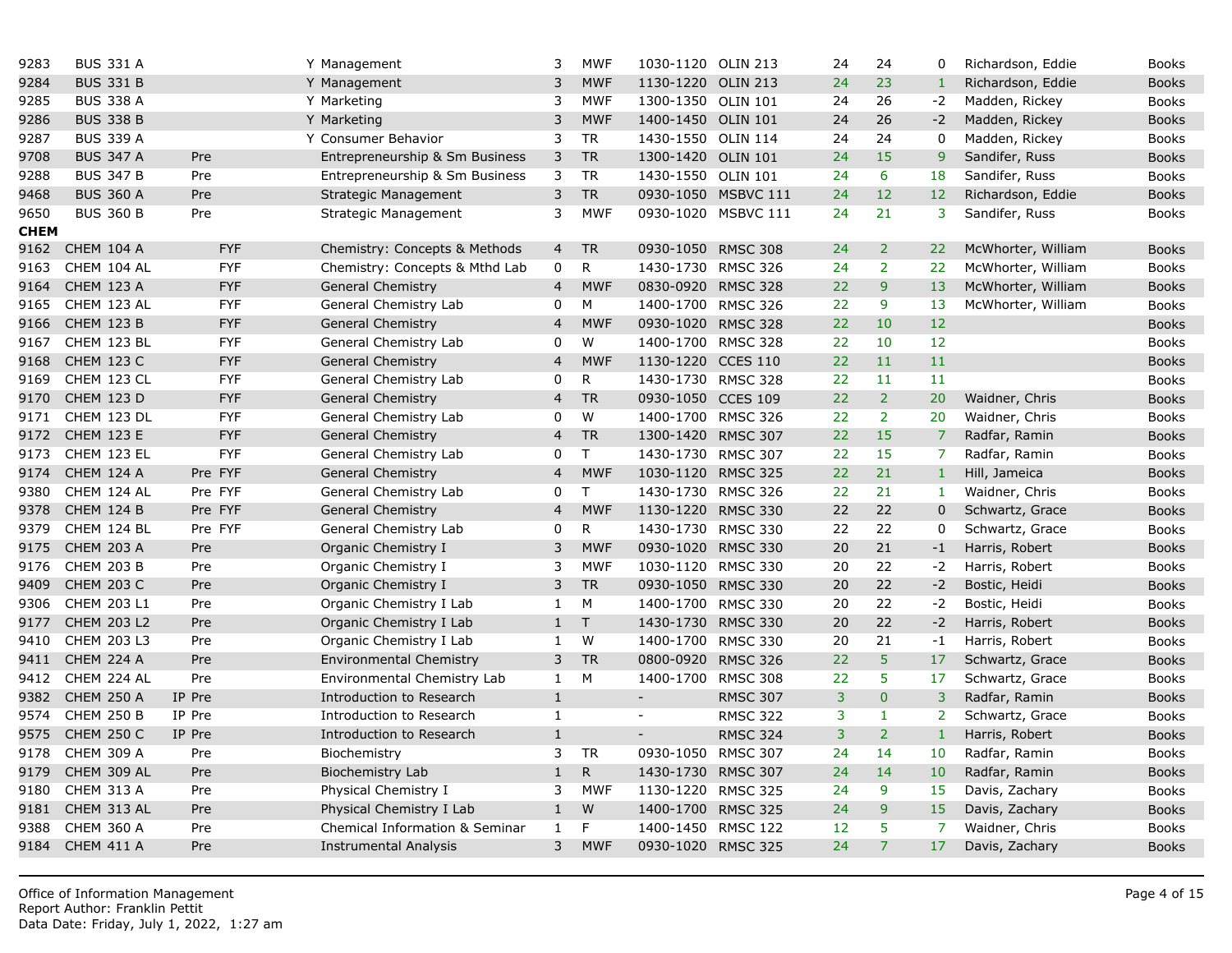| 9185        | CHEM 411 AL        | Pre              | Instrumental Analysis Lab            | 1              | $\mathsf{T}$ | 1430-1730 RMSC 328 |                     | 24 | $\overline{7}$ | 17              |
|-------------|--------------------|------------------|--------------------------------------|----------------|--------------|--------------------|---------------------|----|----------------|-----------------|
| 9576        | <b>CHEM 422 A</b>  | Pre              | Organic Spectroscopy                 | $\overline{2}$ | <b>MW</b>    | 0830-0920 RMSC 122 |                     | 12 | 3              | 9 <sup>°</sup>  |
| <b>CHIN</b> |                    |                  |                                      |                |              |                    |                     |    |                |                 |
| 9227        | <b>CHIN 101 A</b>  | <b>FYF</b><br>IP | Y Beginning Active Chinese           | 4              | <b>MTWR</b>  | 0930-1020 OLIN 103 |                     | 20 | $\overline{2}$ | 18              |
| 9228        | <b>CHIN 201 A</b>  | Pre FYF          | Low Intermediate Chinese             | $\overline{4}$ | <b>MWF</b>   | 0930-1020 OLIN 118 |                     | 15 | 5              | 10 <sup>°</sup> |
| 9228        |                    | Pre FYF          |                                      |                | T            | 0830-0920 OLIN 118 |                     |    |                |                 |
| 9577        | <b>CHIN 241 A</b>  | Pre              | Language & Culture I                 | $\mathbf{1}$   | $\top$       | 1800-1850 OLIN 219 |                     | 10 | $\mathbf{0}$   | 10              |
| 9578        | <b>CHIN 241 B</b>  | Pre              | Language & Culture I                 | 1              | W            | 1800-1850 OLIN 219 |                     | 10 | $\mathbf 0$    | 10              |
| 9229        | <b>CHIN 301 A</b>  | Pre FYF          | High Intermediate Chinese            | 4              | <b>MWF</b>   | 1030-1120 OLIN 118 |                     | 10 | $\overline{2}$ | 8               |
| 9580        | <b>CHIN 306 A</b>  | <b>CP</b>        | Intercult Comm-East & West           | 3              | <b>TR</b>    | 1300-1420 OLIN 219 |                     | 15 | $\overline{4}$ | 11              |
| 9230        | <b>CHIN 401 A</b>  | IP Pre           | Advanced Chinese I                   | $\overline{4}$ | <b>MW</b>    | 1500-1620 OLIN 219 |                     | 10 | $\overline{2}$ | 8               |
| <b>COSC</b> |                    |                  |                                      |                |              |                    |                     |    |                |                 |
| 9004        | <b>COSC 115 A</b>  | <b>FYF</b>       | Introduction to Web Authoring        | 3              | <b>TR</b>    | 1300-1420 OLIN 213 |                     | 24 | 16             | 8               |
| 9561        | <b>COSC 150 A</b>  | <b>FYF</b>       | <b>Science Using Computation</b>     | $\overline{4}$ | <b>TR</b>    |                    | 0930-1050 SNY ANNEX | 24 | $\overline{4}$ | 20              |
| 9562        | <b>COSC 150 AL</b> | <b>FYF</b>       | Science Using Computation Lab        | 0              | R            | 1430-1730 OLIN 212 |                     | 24 | 4              | 20              |
| 9005        | <b>COSC 201 A</b>  | Pre FYF          | Modeling & Simulation                | 3              | <b>MWF</b>   | 0930-1020 OLIN 212 |                     | 12 | 14             | $-2$            |
| 9006        | COSC 235 A         | <b>FYF</b>       | Programming & Problem Solving        | 3              | <b>MWF</b>   | 1030-1120 OLIN 218 |                     | 24 | 10             | 14              |
| 9007        | <b>COSC 235 B</b>  | <b>FYF</b>       | Programming & Problem Solving        | 3              | <b>MWF</b>   | 1130-1220 OLIN 218 |                     | 24 | 9              | 15              |
| 9563        | <b>COSC 240 A</b>  | Pre              | <b>Discrete Structures</b>           | 3              | <b>TR</b>    | 1300-1420 OLIN 218 |                     | 24 | 10             | 14              |
| 9008        | <b>COSC 273 A</b>  | Pre              | Computer Organization & Arch         | 3              | <b>TR</b>    | 0930-1050 OLIN 201 |                     | 24 | 21             | 3               |
| 9009        | <b>COSC 350 A</b>  | Pre              | Data Structures & Algorithms         | 3              | <b>MWF</b>   | 1030-1120 OLIN 103 |                     | 24 | 19             | 5               |
| 9483        | <b>COSC 365 A</b>  | Pre              | High Performance Computing           | 3              | <b>TR</b>    | 0930-1050 OLIN 218 |                     | 24 | 8              | 16              |
| 9010        | <b>COSC 410 A</b>  | Pre              | Y Software Engineering               | 3              | <b>MWF</b>   | 1300-1350 OLIN 212 |                     | 20 | 8              | 12 <sub>1</sub> |
| <b>ECO</b>  |                    |                  |                                      |                |              |                    |                     |    |                |                 |
| 9016        | <b>ECO 201 A</b>   | SS               | Principles of Microeconomics         | 3              | <b>MWF</b>   | 0830-0920 MAIN 302 |                     | 24 | 23             | $\mathbf{1}$    |
| 9011        | <b>ECO 201 B</b>   | SS               | Principles of Microeconomics         | 3              | <b>MWF</b>   | 0930-1020 MAIN 302 |                     | 24 | 23             | $\mathbf{1}$    |
| 9012        | ECO 201 C          | <b>SS</b>        | Principles of Microeconomics         | 3              | <b>MWF</b>   | 1130-1220 MAIN 302 |                     | 24 | 20             | $\overline{4}$  |
| 9013        | ECO 201 D          | SS               | Principles of Microeconomics         | 3              | <b>TR</b>    | 1430-1550 MAIN 302 |                     | 24 | 8              | 16              |
| 9014        | <b>ECO 201 E</b>   | SS               | Principles of Microeconomics         | 3              | <b>TR</b>    |                    | 1300-1420 MSBVC 112 | 24 | 10             | 14              |
| 9015        | ECO 201 F          | SS               | Principles of Microeconomics         | 3              | <b>MW</b>    | 1830-1950 MAIN 302 |                     | 24 | 5              | 19              |
| 9017        | <b>ECO 202 A</b>   | <b>SS</b>        | Principles of Macroeconomics         | 3              | <b>TR</b>    | 0800-0920 MAIN 304 |                     | 24 | 22             | $\overline{2}$  |
| 9018        | <b>ECO 202 B</b>   | SS               | Principles of Macroeconomics         | 3              | <b>TR</b>    | 0930-1050 MAIN 304 |                     | 24 | 23             | $\mathbf{1}$    |
| 9019        | ECO 202 C          | <b>SS</b>        | Principles of Macroeconomics         | 3              | <b>MWF</b>   | 0930-1020 MAIN 304 |                     | 24 | 24             | $\mathbf 0$     |
| 9598        | ECO 202 D          | SS               | Principles of Macroeconomics         | 3              | <b>MWF</b>   | 1030-1120 MAIN 304 |                     | 24 | 23             | $\mathbf{1}$    |
| 9599        | <b>ECO 202 E</b>   | SS               | Principles of Macroeconomics         | 3              | <b>MWF</b>   | 1130-1220 MAIN 304 |                     | 24 | 17             | $\overline{7}$  |
| 9020        | ECO 301 A          | Pre              | Intermediate Microecon Theory        | 3              | <b>TR</b>    | 1300-1420 MAIN 302 |                     | 24 | 24             | 0               |
| 9023        | ECO 322 A          | Pre              | Money and Banking                    | 3              | <b>MWF</b>   | 0830-0920 MAIN 122 |                     | 24 | 11             | 13              |
| 9597        | <b>ECO 322 B</b>   | Pre              | Money and Banking                    | 3              | <b>MWF</b>   | 0930-1020 MAIN 122 |                     | 24 | 24             | $\mathbf 0$     |
| 9601        | ECO 333 A          | Pre              | <b>Environmental Economics</b>       | 3              | <b>TR</b>    | 1300-1420 MAIN 304 |                     | 24 | 12             | 12 <sub>2</sub> |
| 9025        | ECO 334 A          | Pre WI           | Economics of Property Rights         | 3              | <b>MW</b>    | 1600-1720 MAIN 302 |                     | 15 | 14             | $\mathbf{1}$    |
| 9602        | ECO 336 A          | Pre CP           | <b>Economics of Native Americans</b> | 3              | <b>TR</b>    | 1430-1550 MAIN 304 |                     | 24 | 19             | 5 <sup>5</sup>  |
| 9600        | ECO 340 A          | Pre WI           | <b>Economics of Medical Care</b>     | 3              | <b>TR</b>    | 0930-1050          | <b>MAIN 302</b>     | 15 | 15             | $\mathbf 0$     |
| 9026        | <b>ECO 372 A</b>   |                  | <b>Business Law</b>                  | 3              | <b>MW</b>    | 1430-1550 MAIN 302 |                     | 25 | 25             | $\overline{0}$  |
|             |                    |                  |                                      |                |              |                    |                     |    |                |                 |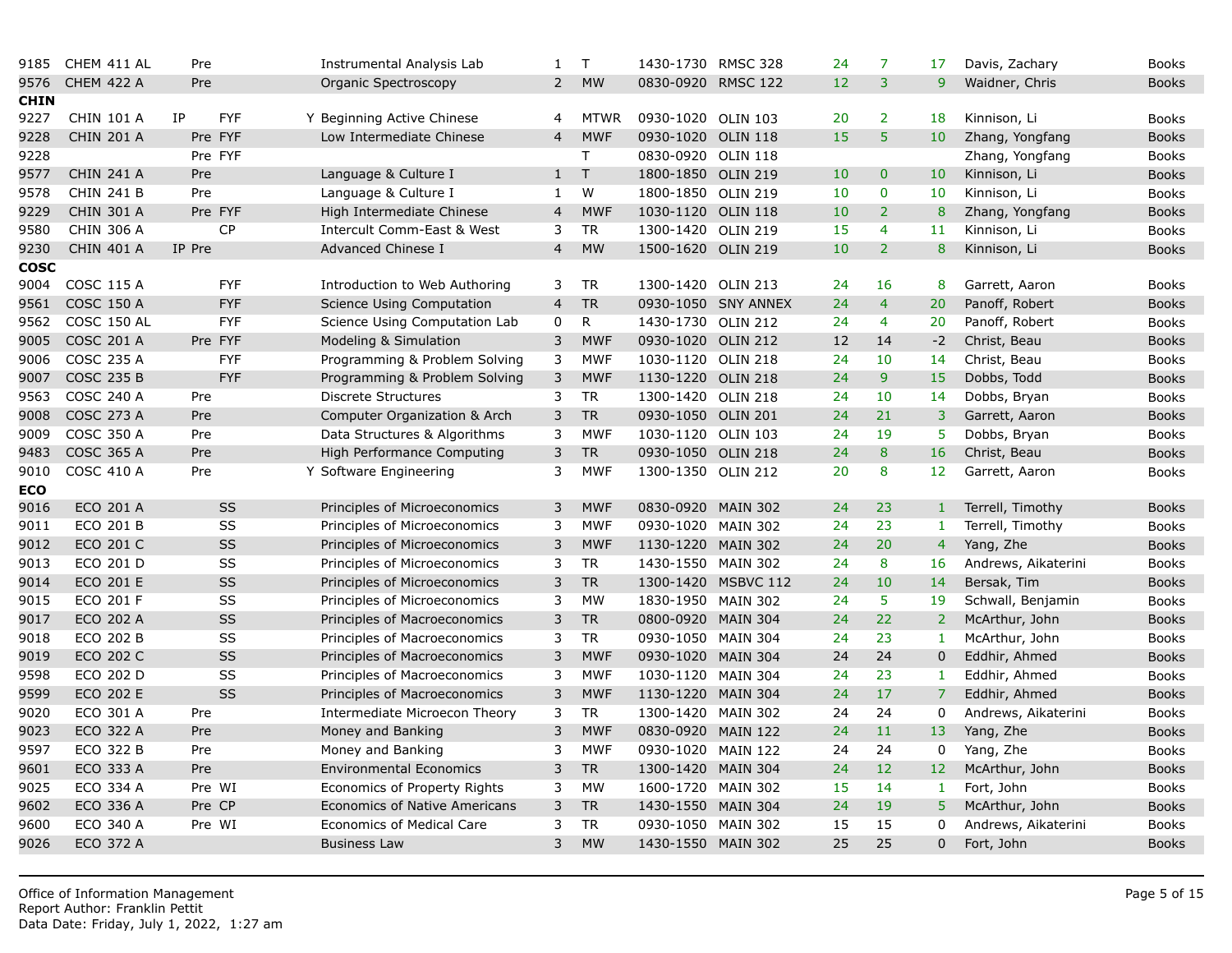| 9027        | <b>ECO 372 B</b>  |             | <b>Business Law</b>            | 3     | <b>TR</b>  | 0800-0920 MAIN 302          |                     | 25 | 27             | $-2$           |
|-------------|-------------------|-------------|--------------------------------|-------|------------|-----------------------------|---------------------|----|----------------|----------------|
| 9028        | ECO 421 A         | Pre WI      | Economics of Regulation        | 3     | <b>MWF</b> | 1300-1350                   | <b>MAIN 302</b>     | 15 | $\overline{4}$ | 11             |
| 9480        | ECO 435 A         | IP Pre      | Econometrics                   | 3     | MW         | 1400-1520 MAIN 304          |                     | 15 | 10             | 5              |
| <b>EDUC</b> |                   |             |                                |       |            |                             |                     |    |                |                |
| 9070        | <b>EDUC 200 A</b> | FYF, SS     | Foundations of Education       | 3     | <b>TR</b>  | 0800-0920                   | DB 107              | 20 | 22             | $-2$           |
| 9369        | <b>EDUC 200 B</b> | FYF, SS     | Foundations of Education       | 3     | <b>TR</b>  | 0930-1050 DB 101            |                     | 20 | 18             | $2^{\circ}$    |
| 9444        | <b>EDUC 200 C</b> | FYF, SS     | Foundations of Education       | 3     | <b>TR</b>  | 1300-1420 DB 107            |                     | 20 | 23             | $-3$           |
| 9071        | <b>EDUC 220 A</b> | Pre         | Teaching Div. Stu. Populations | 3     | <b>MWF</b> | 0830-0920 DB 107            |                     | 24 | 25             | $-1$           |
| 9072        | <b>EDUC 310 A</b> | Pre         | Foundations of Literacy        | 3     | <b>TR</b>  | 0930-1050                   | <b>DB 107</b>       | 20 | 17             | $\overline{3}$ |
| 9743        | <b>EDUC 320 A</b> | IP          | Human Growth & Development     | 3     | <b>MWF</b> | 0930-1020 DB 107            |                     | 24 | 25             | $-1$           |
| <b>ENGL</b> |                   |             |                                |       |            |                             |                     |    |                |                |
| 9088        | <b>ENGL 200 A</b> | Pre FYF     | Introduction to Literary Study | 3     | <b>TR</b>  | 0800-0920                   | <b>MAIN 202</b>     | 18 | 19             | $-1$           |
| 9089        | <b>ENGL 200 B</b> | Pre FYF     | Introduction to Literary Study | 3     | <b>TR</b>  | 0930-1050 MAIN 202          |                     | 18 | 18             | $\mathsf{O}$   |
| 9090        | <b>ENGL 200 C</b> | Pre FYF     | Introduction to Literary Study | 3     | <b>MWF</b> | 1300-1350                   |                     | 18 | 17             | $\overline{1}$ |
| 9091        | <b>ENGL 200 D</b> | Pre FYF     | Introduction to Literary Study | 3     | <b>MWF</b> | 1400-1450                   |                     | 18 | 18             | $\Omega$       |
| 9092        | <b>ENGL 200 E</b> | Pre FYF     | Introduction to Literary Study | 3     | <b>MWF</b> | 1300-1350                   |                     | 18 | 18             | $\mathbf 0$    |
| 9462        | <b>ENGL 200 F</b> | Pre FYF     | Introduction to Literary Study | 3     | <b>MWF</b> | 1400-1450                   |                     | 18 | 18             | $\mathbf 0$    |
| 9093        | <b>ENGL 201 A</b> | Pre FYF     | English Literature to 1800     | 3     | <b>MWF</b> | 0930-1020 MAIN 222          |                     | 18 | 17             | $\mathbf{1}$   |
| 9094        | <b>ENGL 201 B</b> | Pre FYF     | English Literature to 1800     | 3     | TR         | 1430-1550 MAIN 324          |                     | 18 | 15             | 3              |
| 9095        | <b>ENGL 202 A</b> | Pre FYF     | English Literature Since 1800  | 3     | <b>MWF</b> | 0830-0920 MAIN 224          |                     | 18 | 18             | $\mathbf 0$    |
| 9096        | <b>ENGL 202 B</b> | Pre FYF     | English Literature Since 1800  | 3     | <b>MWF</b> | 1030-1120                   | <b>MAIN 324</b>     | 18 | 16             | 2 <sup>1</sup> |
| 9767        | <b>ENGL 202 C</b> | Pre FYF     | English Literature Since 1800  | 3     | <b>MWF</b> | 1300-1350 MAIN 324          |                     | 18 | 18             | $\mathbf 0$    |
| 9097        | <b>ENGL 203 A</b> | Pre FYF     | Survey of American Literature  | 3     | <b>MWF</b> | 1030-1120                   | <b>MAIN 224</b>     | 18 | 18             | $\mathbf 0$    |
| 9098        | <b>ENGL 203 B</b> | Pre FYF     | Survey of American Literature  | 3     | <b>MWF</b> | 1130-1220 MAIN 224          |                     | 18 | 17             | $\mathbf{1}$   |
| 9099        | <b>ENGL 203 C</b> | Pre FYF     | Survey of American Literature  | 3     | <b>MWF</b> | 0930-1020 MAIN 102          |                     | 18 | 19             | $-1$           |
| 9778        | <b>ENGL 203 D</b> | Pre FYF     | Survey of American Literature  | 3     | <b>MWF</b> | 1130-1220 MAIN 102          |                     | 18 | $\mathbf{1}$   | 17             |
| 9100        | <b>ENGL 204 A</b> | Pre CP, FYF | Survey of World Literature     | 3     | <b>MWF</b> | 0830-0920 MAIN 102          |                     | 18 | 19             | $-1$           |
| 9101        | <b>ENGL 205 A</b> | Pre FYF     | Intro to Film & Digital Media  | 3     | ${\sf M}$  | 1400-1650 CLB MCMT          |                     | 18 | 20             | $-2$           |
| 9372        | <b>ENGL 205 B</b> | Pre FYF     | Intro to Film & Digital Media  | 3     | W          | 1400-1650 CLB MCMT          |                     | 18 | 19             | $-1$           |
| 9709        | <b>ENGL 206 A</b> | Pre         | Survey of African Am Lit       | 3     | <b>TR</b>  | 0930-1050 MAIN 224          |                     | 18 | 19             | $-1$           |
| 9102        | <b>ENGL 260 A</b> | Pre         | Intro to English Studies       | 3     | <b>TR</b>  | 1300-1420 MAIN 222          |                     | 18 | 15             | 3 <sup>7</sup> |
| 9586        | <b>ENGL 307 A</b> | Pre         | English Renaissance Poetry     | 3     | <b>TR</b>  | 0930-1050 MAIN 222          |                     | 18 | 8              | 10             |
| 9511        | <b>ENGL 320 A</b> | Pre CP      | African American Literature    | 3     | <b>TR</b>  | 1430-1550 MAIN 126          |                     | 24 | 16             | 8              |
| 9464        | <b>ENGL 340 A</b> | Pre CP      | African Literature             | 3     | <b>MWF</b> | 1030-1120 MAIN 322          |                     | 18 | 15             | $\overline{3}$ |
| 9103        | <b>ENGL 342 A</b> | Pre         | English Grammar & Usage        | 3     | <b>MW</b>  | 1400-1520 MAIN 224          |                     | 18 | 13             | $\overline{5}$ |
| 9104        | <b>ENGL 345 A</b> | Pre         | Literature & Gender Theory     | 3     | <b>TR</b>  | 1300-1420 MAIN 124          |                     | 18 | $\bf{8}$       | 10             |
| 9587        | <b>ENGL 350 A</b> | Pre         | Digital Media Theory           | 3     | <b>MWF</b> |                             | 1130-1220 RSRCA 125 | 18 | 17             | $\mathbf{1}$   |
| 9105        | <b>ENGL 371 A</b> | Pre         | Short Story Workshop           | 3     | <b>TR</b>  | 1430-1550                   |                     | 15 | 11             | $\overline{4}$ |
| 9106        | <b>ENGL 373 A</b> | Pre         | Poetry Workshop                | 3     | W          | 1400-1650 MAIN 322          |                     | 15 | 13             | 2 <sup>1</sup> |
| 9466        | <b>ENGL 377 A</b> | Pre         | Digital Filmmaking             | 3     | ${\sf TR}$ | 0930-1050 MAIN 324          |                     | 12 | 13             | $-1$           |
| 9107        | <b>ENGL 388 A</b> | <b>FYF</b>  | <b>Public Speaking</b>         | 3     | <b>TR</b>  | 1430-1550 DB 204            |                     | 18 | 16             | $\overline{2}$ |
| 9370        | <b>ENGL 400 A</b> | IP Pre      | Communications in Community    | $1\,$ |            | $\mathcal{L}^{\mathcal{A}}$ |                     | 10 | 6              | $\overline{4}$ |
| 9109        | <b>ENGL 415 A</b> | Pre         | The Modern Novel               | 3     | <b>TR</b>  | 0930-1050 MAIN 322          |                     | 18 | 13             | 5              |
|             |                   |             |                                |       |            |                             |                     |    |                |                |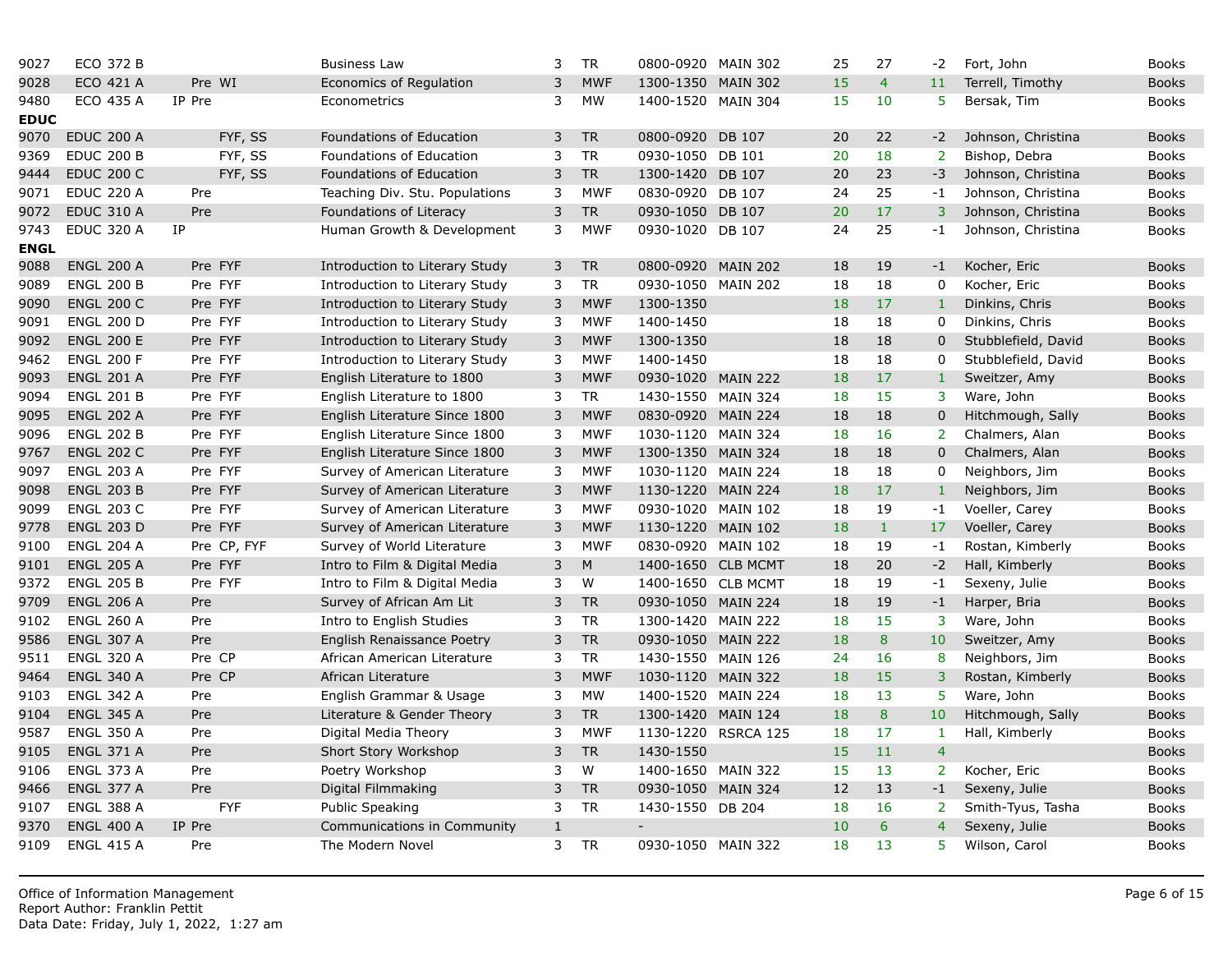| 9746        | <b>ENGL 425 A</b>  | Pre         | 19th Century American Drama         | $\mathsf{3}$   | <b>TR</b>    |                          | 1300-1420 RSRCA 125 | 10             | $\overline{0}$  | 10              |
|-------------|--------------------|-------------|-------------------------------------|----------------|--------------|--------------------------|---------------------|----------------|-----------------|-----------------|
| 9368        | <b>ENGL 451 A</b>  | IP Pre      | Film & Digital Media Capstone       | 3              |              | $\blacksquare$           |                     | 5              | 4               | $\mathbf{1}$    |
| 9467        | <b>ENGL 451 B</b>  | IP Pre      | Film & Digital Media Capstone       | $\mathsf{3}$   |              | $\overline{a}$           |                     | 5              | $\overline{0}$  | 5 <sup>5</sup>  |
| 9753        | <b>ENGL 470 A</b>  | IP Pre      | Y TV Workshop II                    | 3              |              | $\sim$                   |                     | $\mathbf{1}$   | $\mathbf{1}$    | 0               |
| 9756        | <b>ENGL 500 A</b>  | IP          | <b>Honors Course</b>                | 3              |              | $\blacksquare$           |                     | $\mathbf{1}$   | $\mathbf{1}$    | $\overline{0}$  |
| <b>ENVS</b> |                    |             |                                     |                |              |                          |                     |                |                 |                 |
| 9243        | <b>ENVS 101 A</b>  | <b>FYF</b>  | Intro to Environmental Studies      | 4              | <b>MWF</b>   | 1300-1350 CCES 110       |                     | 24             | 19              | 5               |
| 9244        | <b>ENVS 101 AL</b> | <b>FYF</b>  | Intro to Enviro Studies Lab         | $\mathbf 0$    | W            | 1400-1700 CCES 110       |                     | 24             | 19              | $\overline{5}$  |
| 9603        | <b>ENVS 103 A</b>  | <b>FYF</b>  | Enviro Stu: Science in Context      | 3              | <b>MWF</b>   | 0830-0920 CCES 109       |                     | 24             | 18              | 6               |
| 9245        | <b>ENVS 150 A</b>  | <b>FYF</b>  | Intro to Earth System Science       | $\overline{4}$ | <b>MWF</b>   | 0930-1020 CCES 110       |                     | 24             | 12              | 12              |
| 9246        | <b>ENVS 150 AL</b> | <b>FYF</b>  | Intro to Earth System Sci Lab       | 0              | $\mathsf{T}$ | 1430-1730 CCES 113       |                     | 24             | 12              | 12 <sub>2</sub> |
| 9604        | <b>ENVS 160 A</b>  |             | Intro Sustainability Science        | $\overline{4}$ | <b>MWF</b>   | 0930-1020 CCES 109       |                     | 24             | 16              | 8               |
| 9605        | <b>ENVS 160 AL</b> |             | Intro Sustainability Sci Lab        | $\mathbf 0$    | $\mathsf{T}$ | 1430-1730 CCES 216       |                     | 24             | 16              | 8               |
| 9249        | <b>ENVS 201 A</b>  | Pre FYF, SS | <b>Intro Environ Social Science</b> | 3              | <b>MWF</b>   | 1030-1120 CCES 110       |                     | 24             | 21              | 3               |
| 9606        | <b>ENVS 202 A</b>  | Pre FYF     | Intro Environmental Humanities      | 3              | <b>MWF</b>   | 0830-0920 CCES 110       |                     | 24             | 16              | 8               |
| 9607        | <b>ENVS 280 A</b>  |             | Climate Change Sci Pol Action       | 3              | <b>TR</b>    | 0930-1050 CCES 212       |                     | $\bf8$         | $6\overline{6}$ | $\overline{2}$  |
| 9608        | <b>ENVS 332 A</b>  | Pre         | Hydrology & Water Resources         | 4              | <b>TR</b>    | 1300-1420 CCES 214       |                     | 15             | 5               | 10              |
| 9609        | ENVS 332 AL        | Pre         | Hydrology & Water Resource Lab      | $\mathbf 0$    | ${\sf W}$    | 1400-1700 CCES 214       |                     | 15             | 5               | 10              |
| 9610        | <b>ENVS 334 A</b>  | Pre         | Sustainable Agriculture             | 4              | <b>TR</b>    | 0930-1050 CCES 113       |                     | 18             | 12              | 6               |
| 9611        | ENVS 334 AL        | Pre         | Sustainable Agriculture Lab         | $\mathbf 0$    | ${\sf R}$    | 1430-1730 CCES 216       |                     | 18             | 12              | 6 <sup>1</sup>  |
| 9432        | <b>ENVS 349 A</b>  |             | Capstone Preparation                | 3              | <b>TR</b>    | 1300-1420 CCES 212       |                     | 18             | $\overline{4}$  | 14              |
| 9745        | <b>ENVS 350 A</b>  | IP          | <b>Research Methods</b>             | $\mathbf{1}$   | <b>TR</b>    | 1300-1420 CCES 213       |                     | 8              | $\overline{0}$  | 8               |
| 9253        | <b>ENVS 449 A</b>  | Pre         | Senior Capstone Project             | 3              | <b>TR</b>    | 0800-0920 CCES 212       |                     | $\overline{4}$ | $\overline{4}$  | $\mathbf 0$     |
| 9433        | <b>ENVS 449 B</b>  | Pre         | Senior Capstone Project             | 3              | <b>TR</b>    | 0800-0920 CCES 110       |                     | $\overline{4}$ | $\overline{4}$  | $\overline{0}$  |
| 9434        | <b>ENVS 449 C</b>  | Pre         | Senior Capstone Project             | 3              | <b>TR</b>    | 0800-0920 CCES 213       |                     | 4              | 5               | $-1$            |
| 9435        | <b>ENVS 449 D</b>  | Pre         | Senior Capstone Project             | 3              | <b>TR</b>    | 0800-0920 CCES 214       |                     | $\overline{4}$ | $\mathbf{1}$    | 3               |
| 9436        | <b>ENVS 449 E</b>  | Pre         | Senior Capstone Project             | 3              | <b>TR</b>    | 0800-0920 CCES 109       |                     | $\overline{4}$ | 3               | $\mathbf{1}$    |
| 9757        | <b>ENVS 500 A</b>  | IP          | Honors Course                       | 3              |              | $\overline{\phantom{a}}$ |                     | $\mathbf{1}$   | $\mathbf{1}$    | $\overline{0}$  |
| <b>FIN</b>  |                    |             |                                     |                |              |                          |                     |                |                 |                 |
| 9289        | <b>FIN 321 A</b>   | Pre         | <b>Business Finance</b>             | 3              | <b>MWF</b>   |                          | 0930-1020 MSBVC 104 | 24             | 24              | $\mathbf 0$     |
| 9290        | <b>FIN 321 B</b>   | Pre         | <b>Business Finance</b>             | $\mathsf{3}$   | <b>MWF</b>   |                          | 1030-1120 MSBVC 104 | 24             | 23              | $1\,$           |
| 9291        | <b>FIN 321 C</b>   | Pre         | <b>Business Finance</b>             | 3              | <b>TR</b>    | 1300-1420 OLIN 118       |                     | 24             | 21              | 3               |
| 9292        | <b>FIN 321 D</b>   | Pre         | <b>Business Finance</b>             | $\mathsf{3}$   | <b>TR</b>    | 1430-1550 OLIN 118       |                     | 24             | 12              | 12 <sub>2</sub> |
| 9293        | <b>FIN 411 A</b>   | Pre         | Investments                         | 3              | <b>MWF</b>   |                          | 1300-1350 MSBVC 104 | 24             | 22              | $\overline{2}$  |
| 9294        | <b>FIN 415 A</b>   | Pre         | <b>Bank Management</b>              | 3              | <b>TR</b>    |                          | 1300-1420 MSBVC 104 | 24             | 23              | $1\,$           |
| 9295        | <b>FIN 415 B</b>   | Pre         | <b>Bank Management</b>              | 3              | <b>TR</b>    |                          | 1430-1550 MSBVC 104 | 24             | 17              | $\overline{7}$  |
| 9414        | <b>FIN 420 A</b>   | Pre         | Y Cases in Finance                  | 3              | <b>MW</b>    | 1400-1520 CCES 212       |                     | 18             | 18              | $\pmb{0}$       |
| 9296        | <b>FIN 435 A</b>   | Pre         | Real Estate Analysis                | 3              | <b>TR</b>    |                          | 0930-1050 MSBVC 104 | 24             | 22              | $2^{\circ}$     |
| 9651        | <b>FIN 437 A</b>   | Pre         | Real Estate Development             | 3              | <b>MWF</b>   |                          | 0830-0920 MSBVC 104 | 24             | 23              | $\mathbf{1}$    |
| 9297        | <b>FIN 440 A</b>   | Pre         | <b>International Finance</b>        | 3              | <b>MWF</b>   |                          | 0930-1020 MSBVC 112 | 24             | 22              | 2 <sup>1</sup>  |
| 9652        | <b>FIN 440 B</b>   | Pre         | <b>International Finance</b>        | 3              | <b>MWF</b>   |                          | 1030-1120 MSBVC 112 | 24             | 22              | 2 <sup>1</sup>  |
| 9298        | <b>FIN 445 A</b>   | Pre         | <b>Financial Statement Analysis</b> | 3              | <b>TR</b>    |                          | 0800-0920 MSBVC 112 | 24             | 23              | $\mathbf{1}$    |
| 9299        | <b>FIN 445 B</b>   | Pre         | <b>Financial Statement Analysis</b> | 3              | <b>TR</b>    |                          | 0930-1050 MSBVC 112 | 24             | 18              | $6\overline{6}$ |
|             |                    |             |                                     |                |              |                          |                     |                |                 |                 |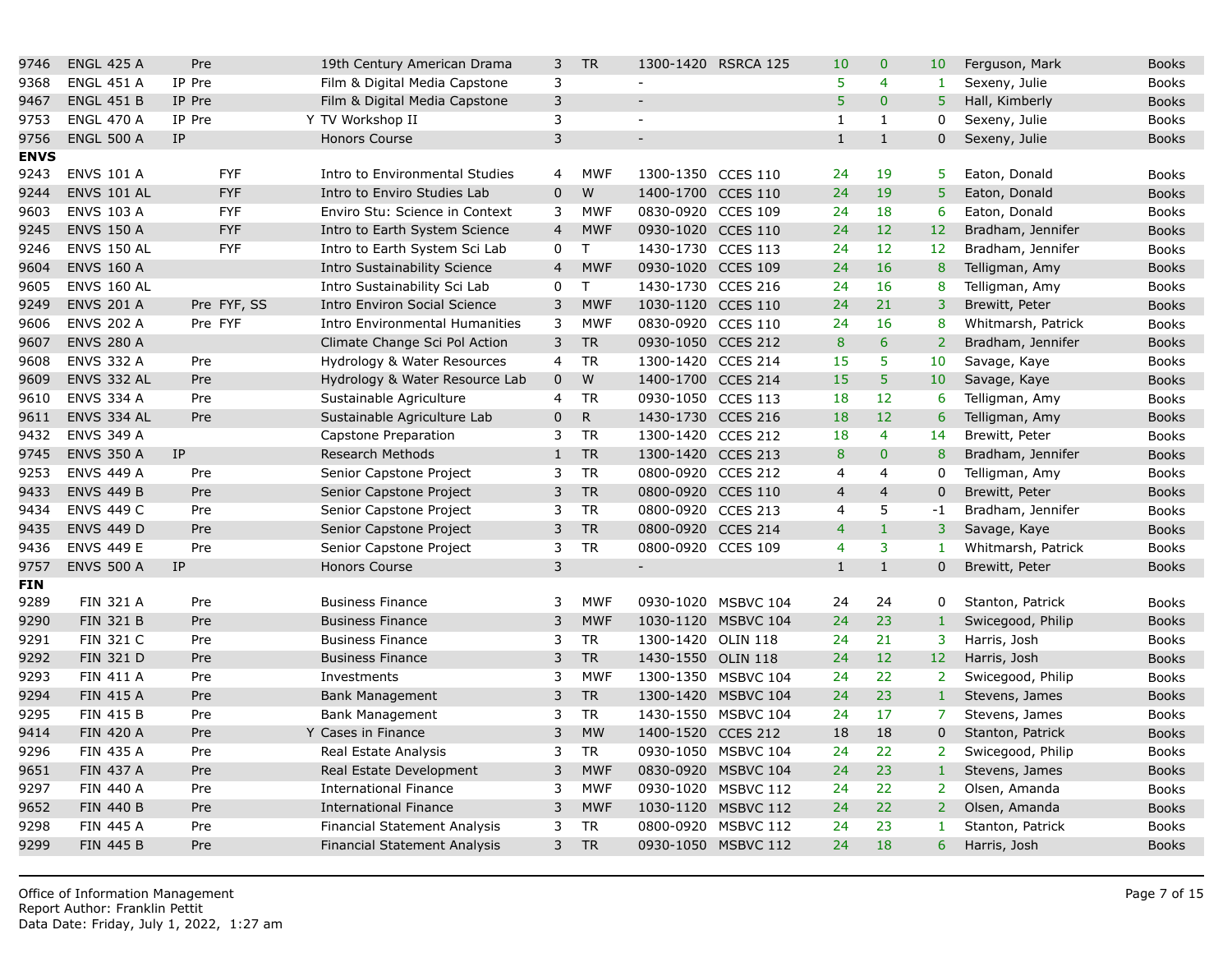| 9671<br><b>FREN</b> | <b>FIN 480 A</b>  | Pre     |            | Risk Management and Insurance    | 3            | TR         | 1300-1420 OLIN 116  |                          | 24        | 9              | 15              |
|---------------------|-------------------|---------|------------|----------------------------------|--------------|------------|---------------------|--------------------------|-----------|----------------|-----------------|
| 9543                | <b>FREN 101 A</b> | IP      | <b>FYF</b> | Y Beginning Active French        | 3            | <b>MWF</b> | 1300-1350 OLIN 114  |                          | 23        | $\mathbf{0}$   | 23              |
| 9426                | <b>FREN 101 B</b> | IP      | <b>FYF</b> | Y Beginning Active French        | 3            | <b>MWF</b> | 1400-1450 OLIN 114  |                          | 23        | $\mathbf 0$    | 23              |
| 9112                | <b>FREN 201 A</b> | Pre FYF |            | Intermediate Active French       | 3            | <b>MWF</b> | 1300-1350 OLIN 213  |                          | 18        | 6              | 12              |
| 9113                | <b>FREN 201 B</b> | Pre FYF |            | Intermediate Active French       | 3            | <b>MWF</b> | 1400-1450 OLIN 213  |                          | 18        | $\overline{2}$ | 16              |
| 9114                | <b>FREN 303 A</b> | Pre FYF |            | Advanced French                  | 3            | <b>MWF</b> |                     | 1130-1220 MONTG MULTI    | 18        | 11             | $\overline{7}$  |
| 9612                | <b>FREN 412 A</b> | Pre     |            | French Novel                     | 3            | <b>TR</b>  |                     | 1300-1420 MONTG MULTI    | 15        | $\mathbf{1}$   | 14              |
| 9613                | <b>FREN 440 A</b> | Pre     |            | The Art & Craft of Translation   | 3            | <b>TR</b>  |                     | 0930-1050 MONTG MULTI    | 15        | $\overline{4}$ | <sup>11</sup>   |
| <b>FYI</b>          |                   |         |            |                                  |              |            |                     |                          |           |                |                 |
| 9327                | FYI 101 A         |         | <b>FYF</b> | Y First-Year Interaction Seminar | $\mathbf{1}$ | <b>MWF</b> | 0830-0920 JJRH 106  |                          | 20        | 0              | 20              |
| 9314                | FYI 101 B         |         | <b>FYF</b> | Y First-Year Interaction Seminar | $\mathbf{1}$ | <b>MWF</b> | 0830-0920 MAIN 104  |                          | 20        | $\mathbf{0}$   | 20              |
| 9315                | FYI 101 C         |         | <b>FYF</b> | Y First-Year Interaction Seminar | 1            | <b>MWF</b> |                     | 0830-0920 MSBVC 111      | 20        | $\mathbf 0$    | 20              |
| 9316                | FYI 101 D         |         | <b>FYF</b> | Y First-Year Interaction Seminar | $\mathbf{1}$ | <b>MWF</b> | 0930-1020 JJRH 106  |                          | 20        | $\mathbf{0}$   | 20              |
| 9317                | FYI 101 E         |         | <b>FYF</b> | Y First-Year Interaction Seminar | 1            | <b>MWF</b> | 0930-1020 MAIN 126  |                          | 20        | $\mathbf 0$    | 20              |
| 9318                | FYI 101 F         |         | <b>FYF</b> | Y First-Year Interaction Seminar | $\mathbf{1}$ | <b>MWF</b> | 0930-1020 DB 204    |                          | 20        | $\mathbf{0}$   | 20              |
| 9320                | FYI 101 G         |         | <b>FYF</b> | Y First-Year Interaction Seminar | 1            | <b>MWF</b> | 1030-1120 JJRH 106  |                          | 20        | $\mathbf 0$    | 20              |
| 9321                | FYI 101 H         |         | <b>FYF</b> | Y First-Year Interaction Seminar | $\mathbf{1}$ | <b>MWF</b> | 1030-1120 MAIN 124  |                          | 20        | $\mathbf{0}$   | 20              |
| 9373                | FYI 101 I         |         | <b>FYF</b> | Y First-Year Interaction Seminar | 1            | <b>MWF</b> | 1030-1120 MAIN 126  |                          | 20        | $\mathbf 0$    | 20              |
| 9324                | FYI 101 J         |         | <b>FYF</b> | Y First-Year Interaction Seminar | $\mathbf{1}$ | <b>MWF</b> | 1130-1220 DB 107    |                          | 20        | $\mathbf{0}$   | 20              |
| 9323                | FYI 101 K         |         | <b>FYF</b> | Y First-Year Interaction Seminar | 1            | <b>MWF</b> | 1130-1220 MAIN 124  |                          | 20        | $\mathbf 0$    | 20              |
| 9505                | FYI 101 L         |         | <b>FYF</b> | Y First-Year Interaction Seminar | $\mathbf{1}$ | <b>MWF</b> |                     | 1130-1220 MSBVC 111      | 20        | $\mathbf{0}$   | 20              |
| 9325                | FYI 101 M         |         | <b>FYF</b> | Y First-Year Interaction Seminar | 1            | <b>MWF</b> | 1300-1350 MAIN 124  |                          | 20        | $\mathbf 0$    | 20              |
| 9326                | FYI 101 N         |         | <b>FYF</b> | Y First-Year Interaction Seminar | $\mathbf{1}$ | <b>MWF</b> | 1300-1350 DB 203    |                          | 20        | $\mathbf{0}$   | 20              |
| 9328                | FYI 101 O         |         | <b>FYF</b> | Y First-Year Interaction Seminar | 1            | <b>MWF</b> | 1300-1350 JJRH 106  |                          | 20        | $\mathbf 0$    | 20              |
| 9322                | FYI 101 P         |         | <b>FYF</b> | Y First-Year Interaction Seminar | $\mathbf{1}$ | <b>MW</b>  |                     | 1400-1520 MSBVC 104      | 20        | $\mathbf{0}$   | 20              |
| 9329                | FYI 101 Q         |         | <b>FYF</b> | Y First-Year Interaction Seminar | 1            | <b>MW</b>  | 1400-1520 MAIN 124  |                          | 20        | $\mathbf 0$    | 20              |
| 9319                | FYI 101 R         |         | <b>FYF</b> | Y First-Year Interaction Seminar | $\mathbf{1}$ | <b>TR</b>  |                     | 0800-0920 MSBVC 104      | 20        | $\mathbf{0}$   | 20              |
| 9334                | <b>FYI 101 S</b>  |         | <b>FYF</b> | Y First-Year Interaction Seminar | 1            | <b>TR</b>  | 0800-0920 JJRH 106  |                          | 20        | $\mathbf 0$    | 20              |
| 9331                | FYI 101 T         |         | <b>FYF</b> | Y First-Year Interaction Seminar | $\mathbf{1}$ | <b>TR</b>  | 0800-0920 BUR       |                          | 20        | $\mathbf{0}$   | 20              |
| 9330                | FYI 101 U         | IP      | FYF, LC    | Y First-Year Interaction Seminar | 1            | <b>TR</b>  | 0800-0920 OLIN 207A |                          | 21        | 20             | -1              |
| 9332                | FYI 101 V         |         | <b>FYF</b> | Y First-Year Interaction Seminar | $\mathbf{1}$ | <b>TR</b>  | 0930-1050 BUR       |                          | 20        | $\mathbf{0}$   | 20              |
| 9333                | FYI 101 W         |         | <b>FYF</b> | Y First-Year Interaction Seminar | 1            | TR         | 0930-1050 OLIN 207A |                          | 20        | $\mathbf{1}$   | 19              |
| 9335                | FYI 101 X         |         | <b>FYF</b> | Y First-Year Interaction Seminar | $\mathbf{1}$ | <b>TR</b>  |                     | 1300-1420 SNY ANNEX      | 20        | $\mathbf{0}$   | 20 <sub>2</sub> |
| 9375                | FYI 101 Y         |         | <b>FYF</b> | Y First-Year Interaction Seminar | 1            | <b>TR</b>  | 1300-1420 CCES 109  |                          | 20        | $\mathbf 0$    | 20              |
| 9506                | FYI 101 Z         |         | <b>FYF</b> | Y First-Year Interaction Seminar | $1$ TR       |            |                     | 1430-1550 MSBVC 112      | 20        | $\mathbf{0}$   | 20 <sub>2</sub> |
| <b>GER</b>          |                   |         |            |                                  |              |            |                     |                          |           |                |                 |
| 9029                | GER 101 A IP      |         | <b>FYF</b> | Beginning Active German          |              |            |                     | 3 MWF 0830-0920 OLIN 210 | 20        | $\mathbf{1}$   | 19              |
| 9030                | <b>GER 201 A</b>  | Pre FYF |            | Intermediate Active German       | 3            | MWF        | 1130-1220 OLIN 103  |                          | 20        | 7              | 13              |
| 9031                | <b>GER 303 A</b>  | Pre FYF |            | Advanced German                  | 3            | MWF        | 1030-1120 OLIN 219  |                          | 18        | 5              | 13              |
| 9498                | <b>GER 308 A</b>  | Pre     |            | Introduction to German Lit       |              | 3 TR       | 0930-1050 OLIN 115A |                          | <b>18</b> | $\mathbf{1}$   | 17              |
| GOV                 |                   |         |            |                                  |              |            |                     |                          |           |                |                 |
| 9231                | GOV 202 A         |         | FYF, SS    | Foundations of Amer. Politics    |              | 3 TR       | 0930-1050 OLIN 101  |                          | 24        | 24             | $\mathbf{0}$    |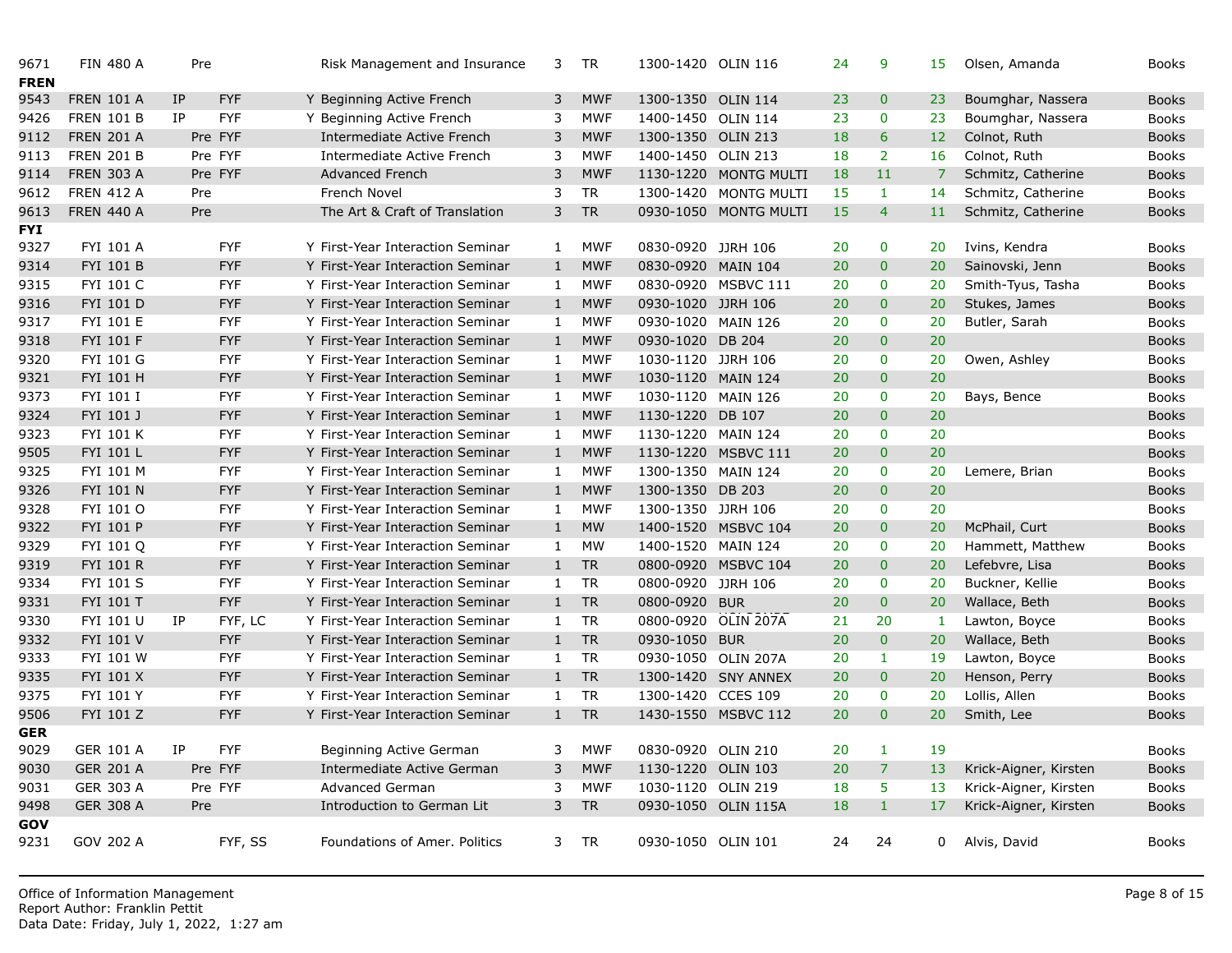| 9232        | <b>GOV 202 B</b>  |        | FYF, SS     | Foundations of Amer. Politics           | 3            | <b>MWF</b> | 1130-1220 DB 203   |                     | 24             | 24             | 0               |
|-------------|-------------------|--------|-------------|-----------------------------------------|--------------|------------|--------------------|---------------------|----------------|----------------|-----------------|
| 9233        | GOV 202 C         |        | FYF, SS     | Foundations of Amer. Politics           | 3            | <b>MWF</b> | 0830-0920 DB 203   |                     | 24             | 19             | 5 <sup>7</sup>  |
| 9614        | GOV 202 D         |        | FYF, SS     | Foundations of Amer. Politics           | 3            | <b>MWF</b> | 1030-1120 DB 203   |                     | 24             | 24             | $\mathbf 0$     |
| 9234        | GOV 310 A         |        |             | American Political Develop I            | 3            | <b>MWF</b> | 1030-1120 OLIN 101 |                     | 30             | 30             | 0               |
| 9615        | GOV 320 A         |        |             | Leadership & Globalization SC           | 3            | <b>TR</b>  | 1430-1550 DB 203   |                     | 24             | 12             | 12              |
| 9235        | GOV 331 A         |        |             | The American Presidency                 | 3            | <b>TR</b>  |                    | 1430-1550 RSRCA 112 | 24             | 26             | $-2$            |
| 9236        | GOV 391 A         |        |             | Classical Political Thought             | 3            | <b>MWF</b> | 1300-1350 DB 101   |                     | 25             | 24             | $\,1\,$         |
| 9398        | GOV 434 A         |        |             | Statesmanship of Lincoln                | 3            | <b>TR</b>  | 1300-1420 DB 203   |                     | 24             | 18             | 6               |
| 9717        | GOV 450 A         | IP     |             | Senior Directed Study                   | $\mathsf{3}$ |            | $\blacksquare$     |                     | 2 <sup>1</sup> | $\overline{0}$ | $\overline{2}$  |
| 9366        | GOV 480 A         |        |             | Congress & Political Parties            | 3            | T          |                    | 1600-1900 RSRCA 112 | 24             | 20             | $\overline{4}$  |
| <b>HIST</b> |                   |        |             |                                         |              |            |                    |                     |                |                |                 |
| 9618        | <b>HIST 100 A</b> |        | <b>FYF</b>  | Ancient, Medieval Hist to 1315          | 3            | <b>MWF</b> | 0930-1020 MAIN 104 |                     | 24             | 11             | 13              |
| 9619        | <b>HIST 100 B</b> |        | <b>FYF</b>  | Ancient, Medieval Hist to 1315          | 3            | <b>MWF</b> | 1030-1120 MAIN 104 |                     | 24             | 12             | 12 <sub>2</sub> |
| 9036        | <b>HIST 101 A</b> |        | <b>FYF</b>  | Western Civ to 1815                     | 3            | <b>MWF</b> |                    | 0830-0920 SNY ANNEX | 24             | $\overline{7}$ | 17              |
| 9040        | <b>HIST 102 A</b> |        | <b>FYF</b>  | Western Civ Since 1815                  | 3            | <b>TR</b>  | 1300-1420 MAIN 104 |                     | 24             | $\overline{4}$ | 20              |
| 9041        | <b>HIST 102 B</b> |        | <b>FYF</b>  | Western Civ Since 1815                  | 3            | <b>MWF</b> | 1300-1350 MAIN 204 |                     | 24             | $\overline{7}$ | 17              |
| 9620        | <b>HIST 110 A</b> |        | <b>FYF</b>  | History of Science                      | 3            | <b>TR</b>  | 1430-1550 MAIN 104 |                     | 24             | 14             | 10              |
| 9453        | <b>HIST 111 A</b> |        | <b>FYF</b>  | History of the US, 1607-1865            | 3            | <b>MWF</b> |                    | 1030-1120 SNY ANNEX | 24             | 17             | $\overline{7}$  |
| 9454        | <b>HIST 111 B</b> |        | <b>FYF</b>  | History of the US, 1607-1865            | 3            | <b>MWF</b> |                    | 1130-1220 SNY ANNEX | 24             | 17             | $\overline{7}$  |
| 9455        | <b>HIST 112 A</b> |        | <b>FYF</b>  | History of the US Since 1865            | 3            | <b>TR</b>  | 0930-1050 MAIN 102 |                     | 24             | 15             | 9               |
| 9456        | <b>HIST 112 B</b> |        | <b>FYF</b>  | History of the US Since 1865            | 3            | <b>TR</b>  | 1300-1420 MAIN 102 |                     | 24             | 11             | 13              |
| 9621        | <b>HIST 191 A</b> |        | CP, FYF     | Modern Middle East                      | 3            | <b>MWF</b> | 0930-1020 MAIN 224 |                     | 24             | 13             | 11              |
| 9622        | <b>HIST 192 A</b> |        | CP, FYF     | Modern East Asia                        | 3            | <b>MWF</b> | 1030-1120 MAIN 102 |                     | 24             | 14             | 10              |
| 9457        | <b>HIST 193 A</b> |        | CP, FYF     | Hist People Sub-Saharan Africa          | $\mathsf 3$  | <b>TR</b>  | 0800-0920 MAIN 104 |                     | 24             | 5 <sup>1</sup> | 19              |
| 9623        | <b>HIST 193 B</b> |        | CP, FYF     | Hist People Sub-Saharan Africa          | 3            | <b>TR</b>  | 0930-1050 MAIN 104 |                     | 24             | 15             | 9               |
| 9042        | <b>HIST 309 A</b> |        |             | Early Am & the Atlantic World           | 3            | <b>MW</b>  | 1530-1650 MAIN 007 |                     | 15             | 17             | $-2$            |
| 9624        | <b>HIST 378 A</b> |        |             | <b>Imperial Russia</b>                  | 3            | <b>MWF</b> | 1300-1350 MAIN 104 |                     | 15             | 15             | $\mathbf 0$     |
| 9625        | <b>HIST 383 A</b> |        |             | Tudor-Stuart Britain                    | 3            | <b>MWF</b> |                    | 1030-1120 OLIN 207A | 15             | 19             | $-4$            |
| 9690        | <b>HIST 401 A</b> |        | <b>CP</b>   | Ancient Egypt, Prehist-1550 BC          | 3            | MW         | 1400-1520 MAIN 007 |                     | 15             | 16             | $-1$            |
| 9626        | <b>HIST 469 A</b> |        |             | World War II: A Global History          | 3            | <b>TR</b>  | 0930-1050 MAIN 007 |                     | 15             | 12             | 3               |
| 9754        | <b>HIST 500 A</b> | IP     |             | Honors Course                           | 3            |            | $\overline{a}$     |                     | 1              | $\mathbf{1}$   | 0               |
| <b>HUM</b>  |                   |        |             |                                         |              |            |                    |                     |                |                |                 |
| 9300        | <b>HUM 469 A</b>  | IP Pre |             | Developing Capstone Proposal            | $\mathbf{1}$ |            | $\blacksquare$     |                     | 15             | 11             | $\overline{4}$  |
| <b>INTL</b> |                   |        |             |                                         |              |            |                    |                     |                |                |                 |
| 9032        | <b>INTL 203 A</b> |        | FYF, SS     | Foundations of World Politics           | 3            | <b>MWF</b> | 0930-1020 DB 203   |                     | 24             | 9              | 15              |
| 9033        | <b>INTL 203 B</b> |        | FYF, SS     | <b>Foundations of World Politics</b>    | 3            | <b>MWF</b> | 1030-1120 DB 204   |                     | 24             | 20             | $\overline{4}$  |
| 9500        | <b>INTL 203 C</b> |        | FYF, SS     | Foundations of World Politics           | 3            | <b>TR</b>  |                    | 1430-1550 MSBVC 111 | 24             | -5             | 19              |
| 9034        | <b>INTL 260 A</b> |        | CP, FYF, SS | <b>Comparing States &amp; Societies</b> | 3            | <b>TR</b>  | 0930-1050 MAIN 124 |                     | 24             | 26             | $-2$            |
| 9424        | <b>INTL 382 A</b> |        |             | Global Issues                           | 3            | <b>TR</b>  | 0930-1050 DB 203   |                     | 20             | 14             | 6               |
| 9627        | <b>INTL 421 A</b> |        |             | <b>International Conflict</b>           | 3            | <b>MW</b>  | 1400-1520 DB 203   |                     | 20             | 17             | $\overline{3}$  |
| 9035        | <b>INTL 425 A</b> |        |             | America & the Global Economy            | 3            | <b>TR</b>  | 1300-1420 MAIN 322 |                     | 20             | 15             | 5               |
| 9628        | <b>INTL 477 A</b> | IP     |             | Senior Seminar                          | 3            | <b>MWF</b> | 0830-0920 CCES 212 |                     | 20             | 17             | 3               |
| <b>INTR</b> |                   |        |             |                                         |              |            |                    |                     |                |                |                 |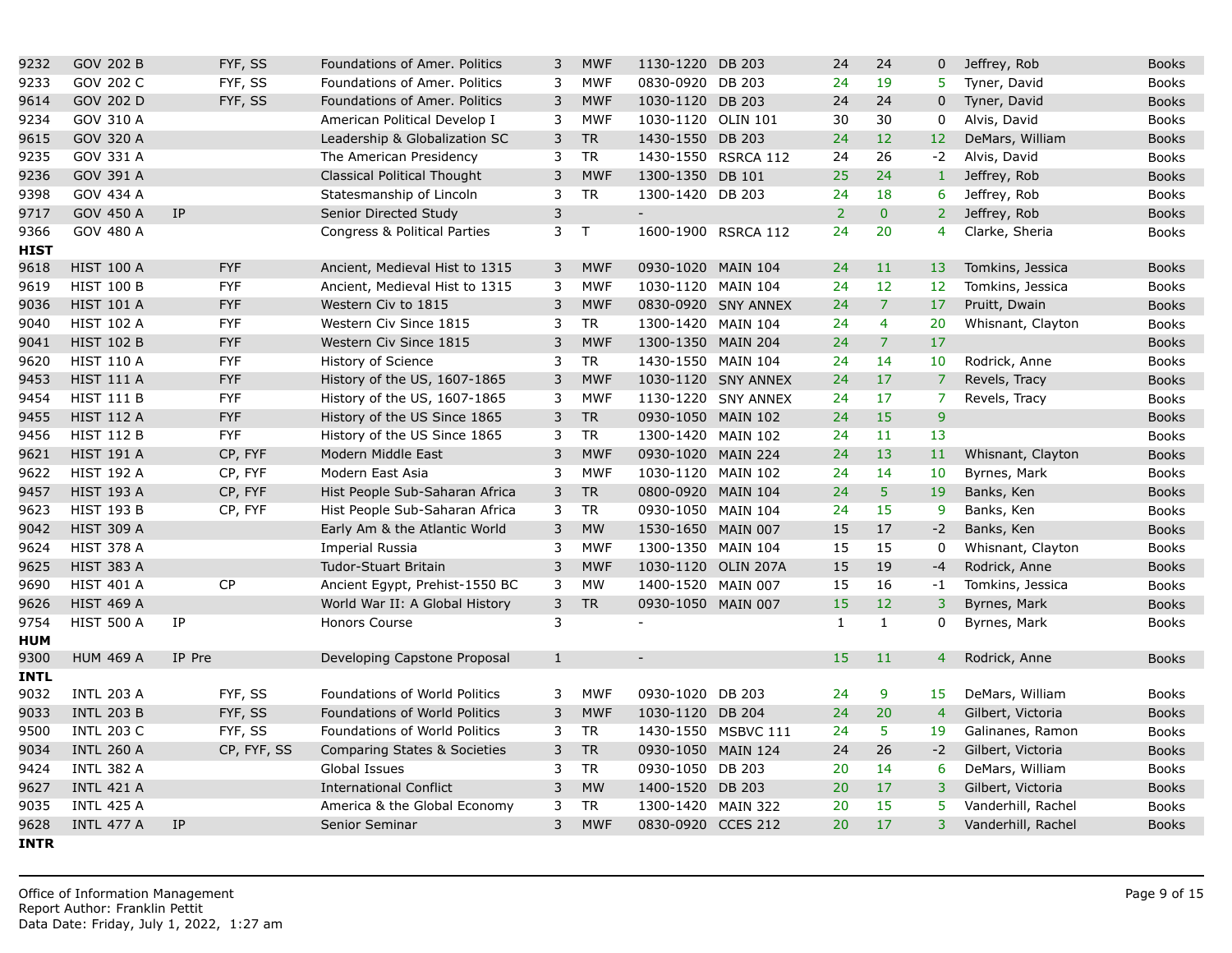| 9377<br><b>LACS</b> | <b>INTR 301 A</b>  | IP |            | Internship, Apprentice Program    | 1              |            |                    |                     | 5  | $\overline{2}$ | 3               |
|---------------------|--------------------|----|------------|-----------------------------------|----------------|------------|--------------------|---------------------|----|----------------|-----------------|
| 9123                | <b>LACS 320 A</b>  |    | CP         | Americas Seminar I                | $\overline{4}$ | <b>MWF</b> |                    | 1300-1350 MSBVC 112 | 20 | 19             | $\mathbf{1}$    |
| LIBA                |                    |    |            |                                   |                |            |                    |                     |    |                |                 |
| 9649                | LIBA 101 A         | IP | FYF, LC    | Y Theater of War                  | 3              | TR         |                    | 0930-1050 RSRCA 125 | 16 | 9              | $\overline{7}$  |
| 9739                | LIBA 101 AA        | IP | FYF, LC    | Y Landscapes in Time              | 3              | <b>MWF</b> | 1300-1350 CCES 212 |                     | 16 | 5              | 11              |
| 9707                | LIBA 101 B         | IP | FYF, LC    | Y Climate: Justice, Beauty, Hope  | 3              | <b>MWF</b> | 1030-1120 DB 218   |                     | 16 | 4              | 12 <sup>2</sup> |
| 9765                | LIBA 101 BB        | IP | FYF, LC    | Y Identity and American Society   | 3              | <b>MWF</b> |                    | 1300-1350 MSBVC 107 | 21 | 20             | $\mathbf 1$     |
| 9691                | LIBA 101 C         |    | <b>FYF</b> | Y Victorian Women Behaving Badly  | 3              | <b>MWF</b> |                    | 1130-1220 OLIN 207A | 16 | $\mathbf{0}$   | 16              |
| 9772                | <b>LIBA 101 CC</b> |    | <b>FYF</b> | Y Laughing Together               | 3              | <b>MWF</b> | 0930-1020 MAIN 324 |                     | 16 | $\mathbf{0}$   | 16              |
| 9773                | LIBA 101 D         |    | <b>FYF</b> | Y Laughing Together               | 3              | <b>MWF</b> | 1130-1220 MAIN 324 |                     | 16 | $\mathbf 0$    | 16              |
| 9594                | LIBA 101 E         |    | <b>FYF</b> | Y Contemporary Black Literature   | 3              | <b>TR</b>  | 1300-1420 MAIN 202 |                     | 16 | $\overline{0}$ | 16              |
| 9774                | <b>LIBA 101 EE</b> |    | <b>FYF</b> | Y Image and Text                  | 3              | <b>MWF</b> |                    | 1030-1120 RSRCA 126 | 16 | $\mathbf 0$    | 16              |
| 9595                | LIBA 101 F         |    | <b>FYF</b> | Y Literature and Mental Illness   | 3              | <b>MWF</b> | 0930-1020 MAIN 124 |                     | 16 | $\overline{0}$ | 16              |
| 9775                | <b>LIBA 101 FF</b> |    | <b>FYF</b> | Y Liberal Arts Seminar, Jaycee    | 3              | <b>MW</b>  | 1400-1520 MAIN 104 |                     | 16 | $\mathbf 0$    | 16              |
| 9596                | <b>LIBA 101 G</b>  |    | <b>FYF</b> | Y Listening to Prisoners          | 3              | <b>MWF</b> | 0930-1020 MAIN 204 |                     | 16 | $\overline{0}$ | 16              |
| 9776                | <b>LIBA 101 GG</b> |    | <b>FYF</b> | Y Liberal Arts Seminar, Jaycee    | 3              | <b>MW</b>  | 1530-1650 MAIN 104 |                     | 16 | $\mathbf 0$    | 16              |
| 9592                | LIBA 101 H         |    | <b>FYF</b> | Y Antiracism 101                  | 3              | <b>TR</b>  | 1300-1420 MAIN 224 |                     | 16 | $\mathbf{0}$   | 16              |
| 9777                | LIBA 101 HH        |    | <b>FYF</b> | Y Liberal Arts Seminar- Cobb      | 3              | <b>TR</b>  | 0930-1050 MAIN 206 |                     | 16 | $\mathbf{0}$   | 16              |
| 9591                | LIBA 101 I         |    | <b>FYF</b> | Y Nature, Arts, Human Identity    | 3              | <b>MWF</b> | 0830-0920 MAIN 222 |                     | 16 | $\mathbf{0}$   | 16              |
| 9692                | LIBA 101 J         |    | <b>FYF</b> | Y The Game is Afoot!              | 3              | <b>MW</b>  |                    | 1400-1520 SNY ANNEX | 16 | $\mathbf 0$    | 16              |
| 9693                | <b>LIBA 101 K</b>  |    | <b>FYF</b> | Y Liberal Arts Seminar, HIST VAP  | 3              | <b>MWF</b> | 0930-1020 MAIN 007 |                     | 16 | $\mathbf{0}$   | 16              |
| 9590                | LIBA 101 L         |    | <b>FYF</b> | Y Social Media                    | 3              | <b>MWF</b> | 1030-1120 CCES 212 |                     | 16 | $\mathbf{0}$   | 16              |
| 9718                | LIBA 101 M         |    | <b>FYF</b> | Y Experimental Lit, Hybrid Forms  | 3              | <b>MWF</b> | 1300-1350 MAIN 122 |                     | 16 | $\mathbf{0}$   | 16              |
| 9722                | LIBA 101 N         |    | <b>FYF</b> | Y East Asian Society and Culture  | 3              | <b>TR</b>  | 1300-1420 OLIN 103 |                     | 16 | $\mathbf 0$    | 16              |
| 9731                | LIBA 101 O         |    | <b>FYF</b> | Y Work/Life Balance               | 3              | <b>TR</b>  |                    | 0930-1050 MSBVC 107 | 16 | $\overline{0}$ | 16              |
| 9723                | LIBA 101 P         |    | <b>FYF</b> | Y Work/Life Balance               | 3              | <b>TR</b>  |                    | 0800-0920 MSBVC 107 | 16 | $\mathbf 0$    | 16              |
| 9732                | LIBA 101 Q         |    | <b>FYF</b> | Y Postwar Am Road Narrative       | 3              | <b>MWF</b> | 1130-1220 DB 218   |                     | 16 | $\overline{0}$ | 16              |
| 9733                | LIBA 101 R         |    | <b>FYF</b> | Y Liberal Arts Seminar            | 3              | <b>TR</b>  | 1300-1420 DB 218   |                     | 16 | $\mathbf{0}$   | 16              |
| 9734                | <b>LIBA 101 S</b>  |    | <b>FYF</b> | Y Liberal Arts Seminar            | 3              | <b>TR</b>  | 1430-1550 DB 218   |                     | 16 | $\pmb{0}$      | 16              |
| 9750                | LIBA 101 T         |    | <b>FYF</b> | Y Modernity and the Good Life     | 3              | <b>TR</b>  |                    | 0800-0920 SNY ANNEX | 16 | $\mathbf 0$    | 16              |
| 9751                | LIBA 101 U         |    | <b>FYF</b> | Y Modernity and the Good Life     | 3              | <b>TR</b>  |                    | 1430-1550 SNY ANNEX | 16 | $\mathbf{0}$   | 16              |
| 9763                | LIBA 101 V         |    | <b>FYF</b> | Y American Protest Literature     | 3              | <b>MWF</b> | 1300-1350 MAIN 102 |                     | 16 | $\mathbf{0}$   | 16              |
| 9764                | <b>LIBA 101 W</b>  |    | <b>FYF</b> | Y Society & Culture, Arab World   | 3              | <b>MWF</b> | 1130-1220 OLIN 114 |                     | 16 | $\pmb{0}$      | 16              |
| 9770                | LIBA 101 X         |    | <b>FYF</b> | Y The South                       | 3              | <b>MWF</b> | 1400-1450 MAIN 102 |                     | 16 | $\mathbf{0}$   | 16              |
| 9766                | <b>LIBA 101 Y</b>  |    | <b>FYF</b> | Y What is Mathematics?            | 3              | <b>MWF</b> | 0930-1020 OLIN 201 |                     | 16 | $\mathbf{0}$   | 16              |
| 9768                | LIBA 101 Z         |    | <b>FYF</b> | Y Liberal Arts Seminar            | 3              | <b>MWF</b> |                    | 1030-1120 MSBVC 107 | 16 | $\bf{0}$       | 16              |
| 9769                | LIBA 101 ZZ        |    | <b>FYF</b> | Y Liberal Arts Seminar            | 3              | <b>MWF</b> |                    | 1130-1220 MSBVC 107 | 16 | $\overline{0}$ | 16              |
| <b>MATH</b>         |                    |    |            |                                   |                |            |                    |                     |    |                |                 |
| 9566                | <b>MATH 120 A</b>  |    | <b>FYF</b> | Appreciation of Mathematics       | 3              | TR         | 0800-0920          | <b>OLIN 213</b>     | 24 | 5              | 19              |
| 9567                | <b>MATH 120 B</b>  |    | <b>FYF</b> | Appreciation of Mathematics       | 3              | <b>TR</b>  | 0930-1050 OLIN 213 |                     | 24 | 10             | 14              |
| 9186                | <b>MATH 140 A</b>  |    | <b>FYF</b> | <b>Introduction to Statistics</b> | 3              | <b>MWF</b> | 0830-0920 OLIN 213 |                     | 24 | 14             | 10              |
| 9187                | <b>MATH 140 B</b>  |    | <b>FYF</b> | Introduction to Statistics        | 3              | <b>TR</b>  | 1300-1420 OLIN 220 |                     | 24 | $\overline{0}$ | 24              |
|                     |                    |    |            |                                   |                |            |                    |                     |    |                |                 |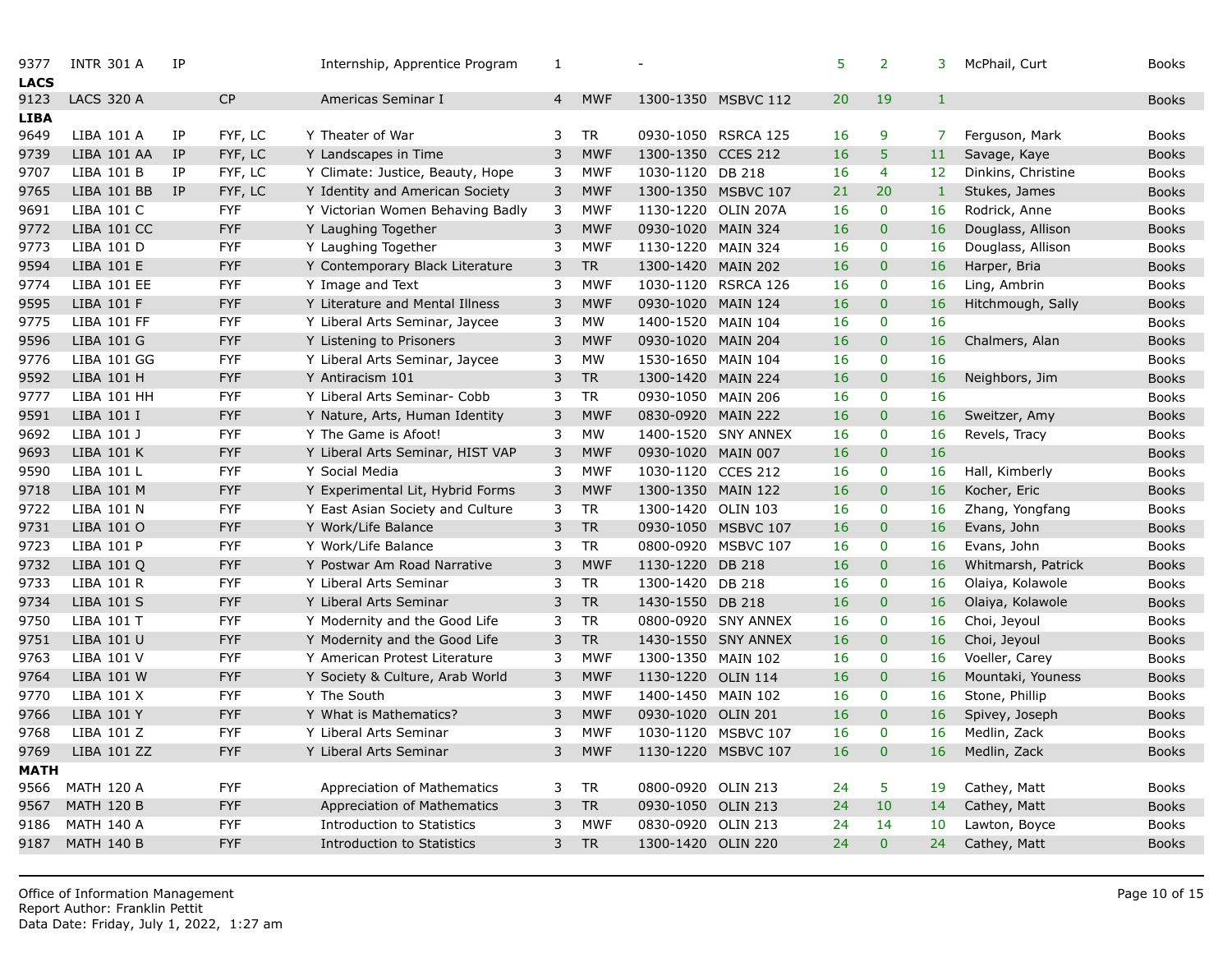| 9188        | <b>MATH 140 C</b>  | <b>FYF</b>       | Introduction to Statistics          | 3              | <b>MWF</b>   | 1030-1120 OLIN 220       |                     | 24           | 16             | 8               |
|-------------|--------------------|------------------|-------------------------------------|----------------|--------------|--------------------------|---------------------|--------------|----------------|-----------------|
| 9189        | <b>MATH 140 D</b>  | <b>FYF</b>       | <b>Introduction to Statistics</b>   | 3              | <b>MWF</b>   | 1130-1220                | <b>OLIN 220</b>     | 24           | 6              | 18              |
| 9190        | <b>MATH 140 E</b>  | <b>FYF</b>       | Introduction to Statistics          | 3              | <b>MWF</b>   | 1300-1350 OLIN 210       |                     | 24           | 14             | 10 <sup>°</sup> |
| 9191        | <b>MATH 140 F</b>  | <b>FYF</b>       | <b>Introduction to Statistics</b>   | 3              | <b>MWF</b>   | 1400-1450 OLIN 210       |                     | 24           | $\overline{4}$ | 20              |
| 9192        | <b>MATH 140 G</b>  | <b>FYF</b>       | Introduction to Statistics          | 3              | <b>TR</b>    | 0800-0920 OLIN 210       |                     | 24           | 6              | 18              |
| 9399        | <b>MATH 140 H</b>  | <b>FYF</b>       | <b>Introduction to Statistics</b>   | $\mathsf 3$    | <b>TR</b>    | 1300-1420 OLIN 210       |                     | 24           | 9              | 15              |
| 9193        | <b>MATH 160 A</b>  | <b>FYF</b>       | <b>Calculus for Social Sciences</b> | 3              | <b>MWF</b>   | 0830-0920 OLIN 220       |                     | 24           | 15             | 9               |
| 9710        | <b>MATH 170 A</b>  | <b>FYF</b>       | <b>Functions Modeling Change</b>    | $\mathbf{3}$   | <b>MWF</b>   | 0830-0920 OLIN 118       |                     | 24           | $\overline{2}$ | 22              |
| 9711        | <b>MATH 170 B</b>  | <b>FYF</b>       | Functions Modeling Change           | 3              | <b>MWF</b>   | 1300-1350 OLIN 201       |                     | 24           | $\mathbf{0}$   | 24              |
| 9194        | <b>MATH 181 A</b>  | <b>FYF</b>       | Calculus I                          | $\mathsf 3$    | <b>MWF</b>   | 0830-0920 OLIN 201       |                     | 24           | $\overline{7}$ | 17              |
| 9195        | <b>MATH 181 B</b>  | <b>FYF</b>       | Calculus I                          | 3              | <b>MWF</b>   | 1130-1220 OLIN 210       |                     | 24           | 21             | 3               |
| 9196        | <b>MATH 181 C</b>  | <b>FYF</b>       | Calculus I                          | 3              | <b>MWF</b>   | 1300-1350 OLIN 220       |                     | 24           | 19             | 5               |
| 9568        | <b>MATH 182 A</b>  | Pre FYF          | Calculus II                         | 3              | <b>TR</b>    | 0800-0920 OLIN 220       |                     | 24           | $\overline{7}$ | 17              |
| 9198        | <b>MATH 182 B</b>  | Pre FYF          | Calculus II                         | 3              | <b>TR</b>    | 0930-1050 OLIN 220       |                     | 24           | 12             | 12              |
| 9495        | <b>MATH 201 A</b>  | Pre FYF          | Modeling & Simulation               | 3              | <b>MWF</b>   | 0930-1020 OLIN 212       |                     | 12           | 15             | $-3$            |
| 9199        | <b>MATH 210 A</b>  | Pre FYF          | Multivariable Calculus              | 3              | <b>MWF</b>   | 0930-1020 OLIN 210       |                     | 20           | 13             | $\overline{7}$  |
| 9200        | <b>MATH 210 B</b>  | Pre FYF          | Multivariable Calculus              | 3              | <b>MWF</b>   | 1030-1120 OLIN 210       |                     | 20           | $\overline{2}$ | 18              |
| 9201        | <b>MATH 212 A</b>  | Pre FYF          | <b>Vector Calculus</b>              | 3              | <b>TR</b>    | 1300-1420 OLIN 201       |                     | 20           | 20             | $\mathbf{0}$    |
| 9525        | <b>MATH 221 A</b>  | Pre              | Statistical Methods I               | 3              | <b>TR</b>    | 0930-1050 OLIN 210       |                     | 20           | 5              | 15              |
| 9203        | <b>MATH 441 A</b>  | Pre              | Mathematical Analysis I             | 3              | <b>MWF</b>   | 1130-1220                | <b>OLIN 201</b>     | 15           | 12             | $\overline{3}$  |
| 9204        | <b>MATH 446 A</b>  | Pre              | Partial Differential Equations      | 3              | <b>MWF</b>   | 1030-1120 OLIN 201       |                     | 15           | 3              | 12 <sub>2</sub> |
| 9744        | <b>MATH 470 0A</b> |                  | Mathematics of Computer Vision      | $\overline{2}$ |              | $\overline{\phantom{a}}$ |                     | $\mathbf{1}$ | $\mathbf{1}$   | $\overline{0}$  |
| <b>MILS</b> |                    |                  |                                     |                |              |                          |                     |              |                |                 |
| 9255        | <b>MILS 101 A</b>  | <b>FYF</b>       | Y Military Leadership I             | $\mathbf{1}$   | T            | 0800-0850 DB 101         |                     | 20           | $\overline{0}$ | 20              |
| 9256        | <b>MILS 101 AL</b> | <b>FYF</b>       | Y Military Leadership I Lab         | $1\,$          | W            | 1430-1730 DB 102         |                     | 20           | $\pmb{0}$      | 20              |
| 9257        | <b>MILS 201 A</b>  | Pre FYF          | Military Leadership II              | 2              | <b>TR</b>    | 0930-1020 DB 102         |                     | 10           | 4              | 6               |
| 9258        | <b>MILS 201 AL</b> | Pre FYF          | Military Leadership II Lab          | $\mathbf{1}$   | W            | 1430-1730 DB 101         |                     | 20           | $\overline{4}$ | 16              |
| 9259        | <b>MILS 301 A</b>  | Pre              | Military Leadership III             | 3              | <b>TR</b>    | 1300-1420 DB 102         |                     | 20           | 3              | 17              |
| 9260        | <b>MILS 301 AL</b> | Pre              | Military Leadership III Lab         | $\mathbf 0$    | W            | 1430-1730 DB 102         |                     | 20           | 3              | 17              |
| 9261        | <b>MILS 401 A</b>  | Pre              | Military Leadership IV              | 3              | <b>TR</b>    | 0800-0920 DB 102         |                     | 20           | $\overline{7}$ | 13              |
| 9262        | MILS 401 AL        | Pre              | Military Leadership IV Lab          | $\overline{0}$ | W            | 1430-1730 DB 101         |                     | 20           | $\overline{7}$ | 13              |
| <b>MUS</b>  |                    |                  |                                     |                |              |                          |                     |              |                |                 |
| 9389        | <b>MUS 100 A</b>   | <b>FYF</b>       | Men's Glee Club                     | 1              | <b>TR</b>    |                          | 1800-1920 MONTG 123 | 60           | 16             | 44              |
| 9390        | <b>MUS 101 A</b>   | <b>FYF</b>       | Wofford Singers                     | $\mathbf{1}$   | <b>MWF</b>   |                          | 1130-1220 MONTG 123 | 50           | 13             | 37              |
| 9391        | <b>MUS 102 A</b>   | <b>FYF</b>       | Women's Choir                       | 1              | <b>TR</b>    |                          | 0800-0920 MONTG 122 | 60           | 6              | 54              |
| 9663        | <b>MUS 150 A</b>   | <b>FYF</b>       | Concert Band                        | $\mathbf{1}$   | <b>MR</b>    |                          | 1430-1550 MONTG 123 | 25           | 5              | 20              |
| 9662        | <b>MUS 151 A</b>   | <b>FYF</b>       | <b>String Ensemble</b>              | $\mathbf{1}$   | $\mathsf{R}$ |                          | 1430-1550 MONTG 119 | 25           | 5              | 20              |
| 9313        | <b>MUS 170 A</b>   |                  | <b>Concert Attendance</b>           | $\bf 0$        |              | $\equiv$                 |                     | 24           | 5              | 19              |
| 9237        | <b>MUS 201 A</b>   | <b>FYF</b>       | <b>Music Appreciation</b>           | 3              | <b>MWF</b>   |                          | 0930-1020 MONTG 122 | 24           | 14             | 10              |
| 9307        | <b>MUS 201 B</b>   | <b>FYF</b>       | <b>Music Appreciation</b>           | 3              | <b>TR</b>    |                          | 0930-1050 MONTG 119 | 24           | 5              | 19              |
| 9239        | <b>MUS 202 A</b>   | <b>FYF</b>       | The Elements of Music               | 3              | <b>TR</b>    |                          | 0930-1050 MONTG 122 | 24           | $\overline{7}$ | 17              |
| 9401        | <b>MUS 203 A</b>   | <b>FYF</b>       | History of American Music           | 3              | <b>TR</b>    |                          | 1300-1420 MONTG 123 | 24           | 24             | 0               |
| 9240        | <b>MUS 260 A</b>   | IP<br><b>FYF</b> | Private Instruction                 | $\mathbf{1}$   |              | $\blacksquare$           |                     | 5            | $\mathbf{0}$   | 5               |
|             |                    |                  |                                     |                |              |                          |                     |              |                |                 |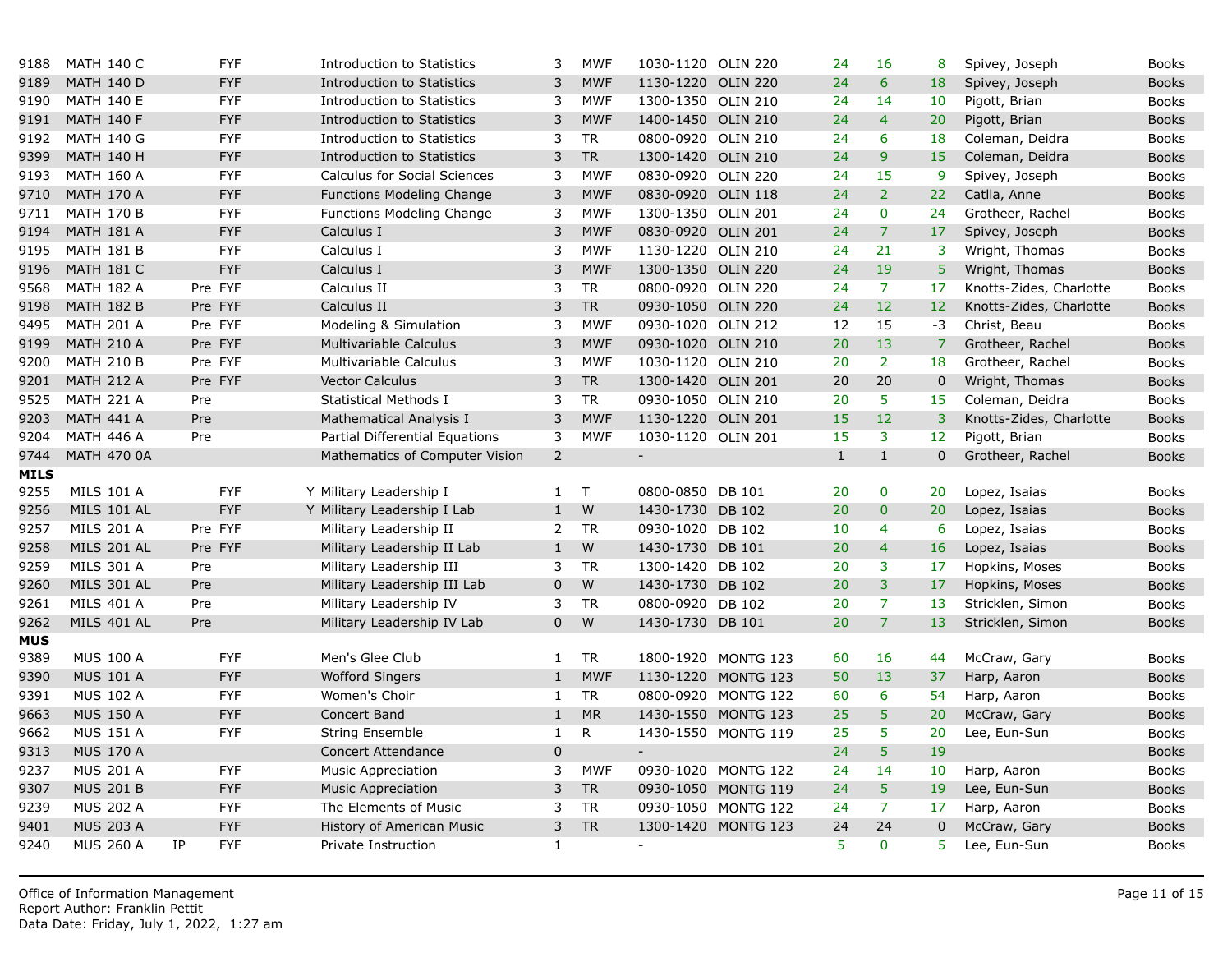| 9241        | <b>MUS 260 B</b>  | IP        | <b>FYF</b> | Private Instruction               | 1              |              |                    |                     | 5              | $\mathbf{1}$   | $\overline{4}$   |
|-------------|-------------------|-----------|------------|-----------------------------------|----------------|--------------|--------------------|---------------------|----------------|----------------|------------------|
| 9536        | <b>MUS 260 C</b>  | IP        | <b>FYF</b> | Private Instruction               | $\mathbf{1}$   |              | $\overline{a}$     |                     | 5              | $\overline{2}$ | $\mathbf{3}$     |
| 9392        | <b>MUS 285 A</b>  |           | <b>FYF</b> | Jazz Ensemble                     | $\mathbf{1}$   | $\top$       | 1930-2050          | MONTG 123           | 20             | 6              | 14               |
| 9242        | <b>MUS 302 A</b>  | ΙP        |            | <b>Instrumental Chamber Music</b> | $\mathbf{1}$   | <b>TR</b>    |                    | 1300-1420 MONTG 119 | 12             | $\overline{2}$ | 10 <sup>°</sup>  |
| <b>NEUS</b> |                   |           |            |                                   |                |              |                    |                     |                |                |                  |
| 9002        | <b>NEUS 251 A</b> | IP        |            | Introduction to Research I        | $\overline{2}$ |              | $\sim$             |                     | $\overline{4}$ | $\mathbf{1}$   | 3                |
| 9003        | <b>NEUS 252 A</b> | <b>IP</b> |            | Intro to Research II              | 3              |              | $\sim$             |                     | $\overline{4}$ | $\pmb{0}$      | 4                |
| 9565        | <b>NEUS 321 A</b> |           |            | Y Neuroscience Seminar I          | $\mathbf{1}$   | W            | 1130-1250          |                     | 9              | $\overline{7}$ | $\overline{2}$   |
| 9383        | <b>NEUS 447 A</b> | IP Pre    |            | Neuro Research Capstone I         | $\overline{4}$ |              | $\equiv$           |                     | 10             | $\mathbf 0$    | 10               |
| 9384        | NEUS 448 A        | IP        |            | Neuro Research Capstone II        | $\mathsf 0$    |              |                    |                     | 10             | $\pmb{0}$      | 10               |
| <b>PHED</b> |                   |           |            |                                   |                |              |                    |                     |                |                |                  |
| 9393        | <b>PHED 102 A</b> |           | <b>FYF</b> | Fitness                           | $\mathbf{1}$   | <b>MWF</b>   | 0830-0920 BJA MEZZ |                     | 30             | 9              | 21               |
| 9394        | <b>PHED 102 B</b> |           | <b>FYF</b> | Fitness                           | $\mathbf{1}$   | <b>TR</b>    | 0800-0920          | <b>BJA MEZZ</b>     | 30             | 15             | 15               |
| 9544        | <b>PHED 102 C</b> |           | <b>FYF</b> | Fitness                           | 1              | <b>MWF</b>   | 0930-1020 BJA MEZZ |                     | 30             | 19             | 11               |
| 9569        | <b>PHED 102 D</b> |           | <b>FYF</b> | Fitness                           | $\mathbf{1}$   | <b>MWF</b>   | 1130-1220          | <b>BJA MEZZ</b>     | 30             | 24             | $\boldsymbol{6}$ |
| 9395        | <b>PHED 103 A</b> |           | <b>FYF</b> | Tennis                            | $\mathbf{1}$   | <b>TR</b>    | 1300-1420 RTC RTC  |                     | 30             | 29             | $\mathbf{1}$     |
| 9400        | <b>PHED 107 A</b> |           | <b>FYF</b> | Dance                             | $\mathbf{1}$   | <b>TR</b>    | 0930-1050          | <b>RPAB RAR</b>     | 30             | $\overline{9}$ | 21               |
| 9570        | <b>PHED 108 A</b> |           | <b>FYF</b> | Yoga                              | 1              | <b>TR</b>    | 1300-1420          | <b>RPAB RAR</b>     | 16             | 15             | $\mathbf{1}$     |
| 9571        | <b>PHED 108 B</b> | <b>IP</b> | <b>FYF</b> | Func Fitness for Leaders          | $\mathbf{1}$   | <b>MWF</b>   | 0600-0720 BJA MEZZ |                     | 40             | $\overline{2}$ | 38               |
| <b>PHIL</b> |                   |           |            |                                   |                |              |                    |                     |                |                |                  |
| 9404        | <b>PHIL 202 A</b> |           | CP, FYF    | Asian Philosophy                  | 3              | <b>MWF</b>   | 1300-1350 DB 107   |                     | 24             | 15             | 9                |
| 9405        | <b>PHIL 202 B</b> |           | CP, FYF    | Asian Philosophy                  | 3              | <b>MWF</b>   | 1400-1450 DB 107   |                     | 24             | 13             | 11               |
| 9044        | <b>PHIL 203 A</b> |           | <b>FYF</b> | Y Problems of Philosophy          | 3              | <b>MWF</b>   |                    | 1030-1120 RSRCA 125 | 20             | 20             | 0                |
| 9045        | <b>PHIL 203 B</b> |           | <b>FYF</b> | Y Problems of Philosophy          | 3              | <b>MWF</b>   |                    | 1300-1350 RSRCA 125 | 20             | 19             | $\mathbf{1}$     |
| 9046        | <b>PHIL 203 C</b> |           | <b>FYF</b> | Y Problems of Philosophy          | 3              | MW           | 1700-1820 DB 203   |                     | 20             | 21             | $-1$             |
| 9747        | <b>PHIL 203 D</b> |           | <b>FYF</b> | Y Problems of Philosophy          | 3              | <b>MW</b>    | 1900-2020 DB 203   |                     | 20             | 20             | $\overline{0}$   |
| 9534        | <b>PHIL 203 E</b> |           | <b>FYF</b> | Y Problems of Philosophy          | 3              | <b>MWF</b>   | 0930-1020          | <b>DB 101</b>       | 20             | 19             | 1                |
| 9549        | <b>PHIL 203 F</b> |           | <b>FYF</b> | Y Problems of Philosophy          | 3              | <b>MWF</b>   | 1030-1120 DB 101   |                     | 20             | 18             | $\overline{2}$   |
| 9048        | <b>PHIL 206 A</b> |           | <b>FYF</b> | Reasoning & Critical Thinking     | 3              | TR           | 0800-0920 DB 204   |                     | 24             | 23             | $\mathbf{1}$     |
| 9047        | <b>PHIL 206 B</b> |           | <b>FYF</b> | Reasoning & Critical Thinking     | 3              | <b>TR</b>    | 0930-1050 DB 204   |                     | 24             | 24             | $\mathbf 0$      |
| 9629        | <b>PHIL 230 A</b> |           | <b>FYF</b> | Gender, Race and Science          | 3              | <b>TR</b>    | 1300-1420          | DB 101              | 24             | 14             | 10               |
| 9639        | <b>PHIL 230 B</b> |           | <b>FYF</b> | Gender, Race and Science          | 3              | <b>TR</b>    | 1430-1550 DB 101   |                     | 24             | $\overline{7}$ | 17               |
| 9631        | <b>PHIL 311 A</b> |           |            | Principles of Ethics              | 3              | <b>MWF</b>   | 1300-1350 DB 218   |                     | 15             | 13             | $\overline{2}$   |
| 9499        | <b>PHIL 335 A</b> |           | <b>CP</b>  | <b>Buddhist Philosophy</b>        | 3              | <b>TR</b>    | 0930-1050          | <b>DB 218</b>       | 15             | 14             | $\mathbf 1$      |
| 9049        | <b>PHIL 347 A</b> |           |            | Epistemology                      | 3              | <b>TR</b>    | 1300-1420 DB 204   |                     | 15             | 13             | $\overline{2}$   |
| 9050        | <b>PHIL 351 A</b> |           |            | Ancient Western Philosophy        | 3              | M            | 1500-1730 DB 218   |                     | 15             | 13             | 2 <sup>1</sup>   |
| 9630        | <b>PHIL 353 A</b> |           |            | 19th Century European Phil        | 3              | <b>TR</b>    |                    | 1430-1550 RSRCA 126 | 15             | $\overline{9}$ | 6                |
| 9051        | <b>PHIL 450 A</b> |           |            | Y Senior Directed Study           | 3              | <b>MWF</b>   | 1400-1450 DB 218   |                     | 15             | 6              | 9                |
| <b>PHY</b>  |                   |           |            |                                   |                |              |                    |                     |                |                |                  |
| 9446        | PHY 103 A         |           | <b>FYF</b> | Physics: Science in Context       | 3              | <b>TR</b>    | 1300-1420 RMSC 128 |                     | 20             | 19             | $\vert 1 \vert$  |
| 9632        | <b>PHY 108 A</b>  |           | <b>FYF</b> | Astronomy (with lab)              | $\overline{4}$ | <b>TR</b>    | 1300-1420 RMSC 121 |                     | 24             | 15             | $\mathsf 9$      |
| 9633        | <b>PHY 108 AL</b> |           | <b>FYF</b> | Astronomy Lab                     | 0              | M            | 1400-1700 RMSC 125 |                     | 24             | 15             | 9                |
| 9451        | <b>PHY 110 A</b>  |           | <b>FYF</b> | Intro to Engineering Science      | 1              | $\mathsf{R}$ | 1430-1520 RMSC 121 |                     | 16             | $\overline{2}$ | 14               |
|             |                   |           |            |                                   |                |              |                    |                     |                |                |                  |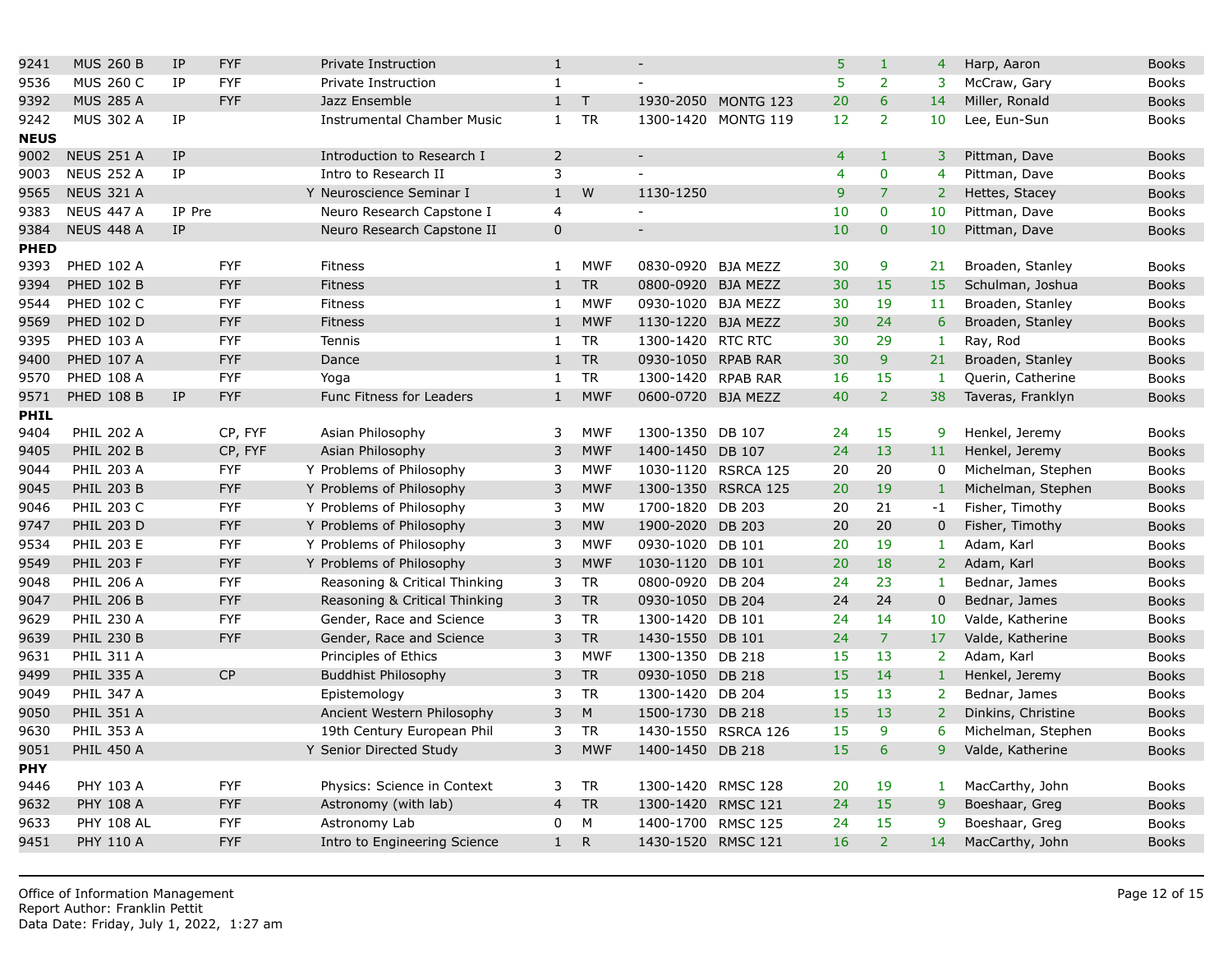| 9075       | <b>PHY 121 A</b>  | <b>FYF</b> | General Physics I                | 4              | <b>MWF</b>   | 1130-1220 RMSC 122 |                 | 27             | 25                      | $\overline{2}$  |
|------------|-------------------|------------|----------------------------------|----------------|--------------|--------------------|-----------------|----------------|-------------------------|-----------------|
| 9076       | <b>PHY 121 AL</b> | <b>FYF</b> | General Physics I Lab            | $\overline{0}$ | R            | 1430-1730 RMSC 127 |                 | 24             | 22                      | $\overline{2}$  |
| 9077       | <b>PHY 121 B</b>  | <b>FYF</b> | General Physics I                | 4              | <b>MWF</b>   | 1030-1120 RMSC 128 |                 | 20             | 19                      | $\mathbf{1}$    |
| 9078       | <b>PHY 121 BL</b> | <b>FYF</b> | General Physics I Lab            | $\mathbf{0}$   | W            | 1400-1700 RMSC 127 |                 | 24             | 22                      | $\overline{2}$  |
| 9079       | <b>PHY 141 A</b>  | Pre FYF    | Phy for Sci & Engineering I      | 4              | <b>MWF</b>   | 1130-1220 RMSC 121 |                 | 24             | 14                      | 10              |
| 9080       | <b>PHY 141 AL</b> | Pre FYF    | Phy for Sci & Engineer I Lab     | $\mathbf 0$    | $\top$       | 1430-1730 RMSC 127 |                 | 24             | 11                      | 13              |
| 9714       | <b>PHY 141 BL</b> | Pre FYF    | Phy for Sci & Engineer I Lab     | $\mathbf 0$    | ${\sf M}$    | 1400-1700 RMSC 127 |                 | 8              | 3                       | 5               |
| 9634       | <b>PHY 204 A</b>  | Pre        | <b>Medical Physics</b>           | 3              | W            | 1400-1700 RMSC 121 |                 | 16             | 6                       | 10              |
| 9083       | <b>PHY 211 A</b>  | Pre        | Modern Physics                   | 3              | <b>MWF</b>   | 1030-1120 CCES 109 |                 | 20             | $\overline{6}$          | 14              |
| 9635       | <b>PHY 280 A</b>  |            | Climate Change Sci Pol Action    | 3              | <b>TR</b>    | 0930-1050 CCES 212 |                 | 8              | 3                       | 5 <sup>5</sup>  |
| 9085       | <b>PHY 341 A</b>  | Pre        | <b>Quantum Physics</b>           | 3              | <b>MWF</b>   | 0930-1020 RMSC 128 |                 | 20             | 3                       | 17 <sup>2</sup> |
| 9086       | <b>PHY 371 AL</b> | Pre        | Advanced Laboratory I            | $\mathbf{1}$   | ${\sf M}$    | 1400-1700 RMSC 036 |                 | 16             | 8                       | 8               |
| <b>PSY</b> |                   |            |                                  |                |              |                    |                 |                |                         |                 |
| 9437       | PSY 103 A         | <b>FYF</b> | Psychology: Science in Context   | 3              | <b>MWF</b>   | 1130-1220 RMSC 233 |                 | 24             | 20                      | $\overline{4}$  |
| 9638       | <b>PSY 103 B</b>  | <b>FYF</b> | Psychology: Science in Context   | $\mathsf{3}$   | <b>MWF</b>   | 1030-1120 RMSC 225 |                 | 24             | 19                      | 5               |
| 9438       | <b>PSY 110 A</b>  |            | Y Introductory Psychology        | 3              | <b>TR</b>    | 0930-1050 RMSC 122 |                 | 16             | 8                       | 8               |
| 9147       | <b>PSY 150 A</b>  | <b>FYF</b> | Intro to Psychological Science   | $\overline{4}$ | <b>TR</b>    | 0930-1050 RMSC 122 |                 | 24             | 10                      | 14              |
| 9148       | <b>PSY 150 AL</b> | <b>FYF</b> | Intro to Psychological Sci Lab   | 0              | $\mathsf T$  | 1430-1730 RMSC 225 |                 | 24             | 10                      | 14              |
| 9149       | <b>PSY 150 B</b>  | <b>FYF</b> | Intro to Psychological Science   | $\overline{4}$ | <b>TR</b>    | 0800-0920 RMSC 225 |                 | 24             | 13                      | 11              |
| 9150       | <b>PSY 150 BL</b> | <b>FYF</b> | Intro to Psychological Sci Lab   | 0              | W            | 1400-1700 RMSC 225 |                 | 24             | 13                      | 11              |
| 9537       | <b>PSY 150 C</b>  | <b>FYF</b> | Intro to Psychological Science   | $\overline{4}$ | <b>TR</b>    | 1300-1420 MAIN 324 |                 | 24             | $\overline{5}$          | 19              |
| 9538       | <b>PSY 150 CL</b> | <b>FYF</b> | Intro to Psychological Sci Lab   | $\mathbf 0$    | $\mathsf{R}$ | 1430-1730 RMSC 225 |                 | 24             | 5 <sup>5</sup>          | 19              |
| 9439       | <b>PSY 160 A</b>  | Pre FYF    | Y Intro Statistics in Psychology | $\mathsf{3}$   | <b>TR</b>    | 1300-1420 RMSC 233 |                 | 24             | 24                      | $\mathbf 0$     |
| 9440       | <b>PSY 161 A</b>  | Pre        | Research Methods in Psychology   | 3              | <b>TR</b>    | 0930-1050 RMSC 225 |                 | 24             | 24                      | $\mathbf 0$     |
| 9640       | <b>PSY 161 B</b>  | Pre        | Research Methods in Psychology   | 3              | <b>TR</b>    | 1300-1420 RMSC 330 |                 | 24             | 10                      | 14              |
| 9441       | <b>PSY 220 A</b>  | <b>FYF</b> | Y Abnormal Psychology            | 3              | <b>MWF</b>   | 0930-1020 RMSC 233 |                 | 24             | 23                      | 1               |
| 9151       | <b>PSY 230 A</b>  | Pre        | Y Biological Psychology          | $\overline{4}$ | <b>TR</b>    | 1300-1420 RMSC 225 |                 | 24             | 20                      | $\overline{4}$  |
| 9152       | <b>PSY 230 AL</b> | Pre        | Y Biological Psychology Lab      | 0              | W            | 1400-1700 RMSC 233 |                 | 24             | 20                      | $\overline{4}$  |
| 9153       | <b>PSY 240 A</b>  | <b>FYF</b> | Y Child & Adolescent Development | 3              | <b>MWF</b>   | 1030-1120 RMSC 233 |                 | 24             | 23                      | $\mathbf{1}$    |
| 9752       | <b>PSY 255 A</b>  | IP         | Introduction to Research         | $\mathbf{1}$   |              | $\equiv$           |                 | $\overline{4}$ | $\overline{\mathbf{3}}$ | $\mathbf{1}$    |
| 9154       | <b>PSY 270 A</b>  | <b>FYF</b> | Y Health Psychology              | 3              | <b>MWF</b>   | 1300-1350 RMSC 225 |                 | 24             | 20                      | $\overline{4}$  |
| 9641       | <b>PSY 300 A</b>  | Pre        | Learning & Adaptive Behavior     | $\overline{4}$ | <b>MWF</b>   | 1300-1350 RMSC 233 |                 | 24             | 24                      | 0               |
| 9642       | <b>PSY 300 AL</b> | Pre        | Learning & Adaptive Behav Lab    | $\mathbf 0$    | ${\sf M}$    | 1400-1700 RMSC 233 |                 | 24             | 24                      | $\mathbf 0$     |
| 9643       | <b>PSY 315 A</b>  | Pre        | Sensation & Perception           | 4              | <b>TR</b>    | 1300-1420 CCES 110 |                 | 24             | 9                       | 15              |
| 9644       | <b>PSY 315 AL</b> | Pre        | Sensation & Perception Lab       | $\pmb{0}$      | $\mathsf T$  | 1430-1730 RMSC 233 |                 | 24             | $\overline{9}$          | 15              |
| 9157       | <b>PSY 333 A</b>  | Pre        | Clinical Neuroscience            | 3              | <b>MWF</b>   | 0930-1020 RMSC 225 |                 | 12             | $\overline{7}$          | 5.              |
| 9645       | <b>PSY 340 A</b>  | Pre        | Adult Development and Aging      | 3              | ${\sf TR}$   | 0930-1030 RMSC 233 |                 | 12             | 12                      | $\mathbf 0$     |
| 9646       | <b>PSY 351 A</b>  | Pre        | Psychopharmacology               | 3              | <b>MWF</b>   | 1130-1220 RMSC 225 |                 | 12             | 8                       | $\overline{4}$  |
| 9443       | <b>PSY 365 A</b>  | Pre        | Psychology & the Law             | 3              | ${\sf M}$    | 1400-1700 RMSC 121 |                 | 12             | 12                      | 0               |
| 9158       | <b>PSY 420 A</b>  | Pre        | Clinical Psychology              | 3              | <b>MWF</b>   | 0930-1020 CCES 212 |                 | 12             | 12                      | $\mathbf 0$     |
| 9159       | <b>PSY 451 A</b>  | IP Pre     | Y Senior Thesis I                | $\overline{4}$ | <b>TR</b>    | 0930-1050 RMSC 221 |                 | 5              | 6                       | $-1$            |
| 9159       |                   | IP Pre     |                                  |                | R            | 1430-1730          | <b>RMSC 221</b> |                |                         |                 |
| 9160       | <b>PSY 451 B</b>  | IP Pre     | Y Senior Thesis I                | $\overline{4}$ | <b>TR</b>    | 1430-1730 RMSC 228 |                 | 5              | 6                       | $-1$            |
|            |                   |            |                                  |                |              |                    |                 |                |                         |                 |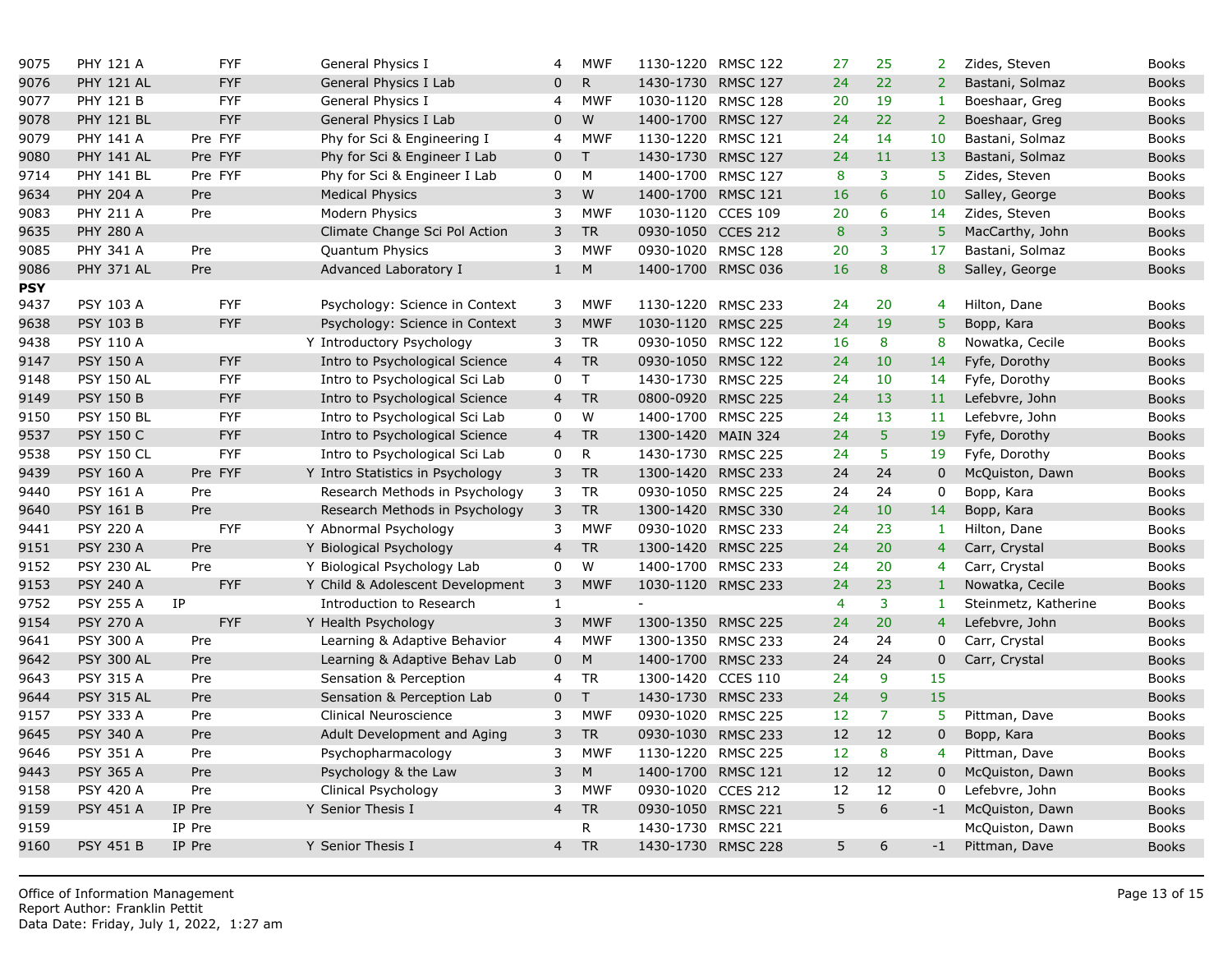| 9161        | <b>PSY 451 C</b>  | IP Pre           | Y Senior Thesis I              | 4            | М          | 1400-1700 RMSC 227       |                       | 5            | 5              | 0              |
|-------------|-------------------|------------------|--------------------------------|--------------|------------|--------------------------|-----------------------|--------------|----------------|----------------|
| 9161        |                   | IP Pre           |                                |              | <b>MWF</b> | 0930-1020 RMSC 227       |                       |              |                |                |
| 9647        | <b>PSY 451 D</b>  | IP Pre           | Y Senior Thesis I              | 4            | <b>TR</b>  | 0930-1050 RMSC 227       |                       | 5            | 5              | $\mathbf{0}$   |
| 9542        | <b>PSY 460 A</b>  | IP               | Y Advanced Research            | $\mathsf 3$  |            | $\overline{\phantom{a}}$ |                       | $\mathbf{1}$ | $\pmb{0}$      | $\mathbf{1}$   |
| <b>REL</b>  |                   |                  |                                |              |            |                          |                       |              |                |                |
| 9656        | <b>REL 202 A</b>  | <b>FYF</b>       | The New Testament              | 3            | <b>MWF</b> | 0830-0920 MAIN 202       |                       | 25           | 18             | $\overline{7}$ |
| 9657        | <b>REL 202 B</b>  | <b>FYF</b>       | The New Testament              | 3            | <b>MWF</b> | 0930-1020 MAIN 202       |                       | 25           | 19             | $6\phantom{1}$ |
| 9729        | <b>REL 220 A</b>  | <b>FYF</b>       | The Christian Faith            | 3            | <b>TR</b>  | 1300-1420 CLB MCMT       |                       | 25           | 19             | 6              |
| 9730        | <b>REL 220 B</b>  | <b>FYF</b>       | The Christian Faith            | 3            | <b>TR</b>  | 1430-1550 CLB MCMT       |                       | 25           | 19             | 6              |
| 9724        | <b>REL 222 A</b>  | CP, FYF          | Introduction to Confucianism   | 3            | <b>MWF</b> | 1030-1120 MAIN 202       |                       | 25           | 14             | 11             |
| 9725        | <b>REL 222 B</b>  | CP, FYF          | Introduction to Confucianism   | 3            | <b>MWF</b> | 1130-1220 MAIN 202       |                       | 25           | 15             | 10             |
| 9726        | <b>REL 222 C</b>  | CP, FYF          | Introduction to Confucianism   | 3            | <b>MWF</b> | 1300-1350 MAIN 202       |                       | 25           | 17             | 8              |
| 9727        | <b>REL 240 A</b>  | CP, FYF          | Religions of the World         | $\mathsf{3}$ | ${\sf TR}$ | 0800-0920 CLB MCMT       |                       | 25           | 17             | 8              |
| 9728        | <b>REL 240 B</b>  | CP, FYF          | Religions of the World         | 3            | <b>TR</b>  | 0930-1050 CLB MCMT       |                       | 25           | 21             | $\overline{4}$ |
| 9748        | <b>REL 240 C</b>  | CP, FYF          | Religions of the World         | 3            | <b>MWF</b> | 1300-1350 MAIN 222       |                       | 25           | 19             | 6              |
| 9749        | <b>REL 240 D</b>  | CP, FYF          | Religions of the World         | 3            | <b>MWF</b> | 1400-1450 MAIN 222       |                       | 25           | 19             | 6              |
| 9659        | <b>REL 260 A</b>  | CP, FYF          | Introduction to Religion       | $\mathsf{3}$ | <b>MWF</b> | 1130-1220 MAIN 204       |                       | 25           | 20             | $\overline{5}$ |
| 9660        | <b>REL 308 A</b>  | <b>CP</b>        | Sex & Bodies, Hebrew Bible     | 3            | <b>MWF</b> | 1300-1350 MAIN 007       |                       | 15           | 14             | $\mathbf{1}$   |
| 9507        | <b>REL 325 A</b>  |                  | Religion, Literature & Environ | 3            | ${\sf W}$  |                          | 1430-1730 MONTG MULTI | 15           | 13             | $\overline{2}$ |
| 9661        | <b>REL 375 A</b>  |                  | Cults, Sects & New Relig Move. | 3            | <b>TR</b>  |                          | 1430-1550 MONTG MULTI | 15           | 14             | 1              |
| 9421        | <b>REL 380 A</b>  | <b>CP</b>        | Spiritual Autobiography        | $\mathsf{3}$ | <b>TR</b>  | 1300-1420 MAIN 204       |                       | 15           | 14             | $\mathbf{1}$   |
| 9737        | <b>REL 470 A</b>  | IP               | Disc Body Ancnt Babylonian Med | 3            |            | $\sim$                   |                       | $\mathbf{1}$ | $\mathbf{1}$   | $\mathbf 0$    |
| <b>SOC</b>  |                   |                  |                                |              |            |                          |                       |              |                |                |
| 9696        | SOC 101 A         | FYF, SS          | Introduction to Sociology      | 3            | <b>MWF</b> | 1030-1120 MAIN 122       |                       | 24           | 24             | $\mathbf{0}$   |
| 9697        | SOC 101 B         | FYF, SS          | Introduction to Sociology      | 3            | <b>MWF</b> | 1130-1220 MAIN 122       |                       | 24           | 24             | 0              |
| 9698        | <b>SOC 202 A</b>  | FYF, SS          | Environmental Sociology        | $\mathsf 3$  | <b>TR</b>  | 0930-1050 MAIN 122       |                       | 24           | 20             | $\overline{4}$ |
| 9712        | SOC 216 A         | FYF, SS          | Gender in Society              | 3            | <b>TR</b>  | 1300-1420 MAIN 122       |                       | 24           | 20             | 4              |
| 9713        | <b>SOC 216 B</b>  | FYF, SS          | Gender in Society              | 3            | <b>TR</b>  | 1430-1550 MAIN 122       |                       | 24           | 17             | $\overline{7}$ |
| 9122        | SOC 330 A         |                  | Social Research                | 3            | <b>MW</b>  | 1400-1520 MAIN 122       |                       | 24           | 19             | 5              |
| <b>SPAN</b> |                   |                  |                                |              |            |                          |                       |              |                |                |
| 9124        | <b>SPAN 101 A</b> | <b>FYF</b><br>IP | Y Beginning Active Spanish     | 3            | <b>MWF</b> | 0830-0920 DB 102         |                       | 20           | $\overline{2}$ | 18             |
| 9125        | <b>SPAN 101 B</b> | IP<br><b>FYF</b> | Y Beginning Active Spanish     | 3            | <b>MWF</b> | 0930-1020 DB 102         |                       | 20           | 6              | 14             |
| 9376        | <b>SPAN 101 C</b> | IP<br><b>FYF</b> | Y Beginning Active Spanish     | 3            | <b>MWF</b> | 1030-1120 DB 102         |                       | 20           | $\overline{2}$ | 18             |
| 9126        | <b>SPAN 200 A</b> | <b>FYF</b><br>IP | Communication & Culture        | 3            | <b>MWF</b> |                          | 0930-1020 RSRCA 125   | 20           | $\mathbf{1}$   | 19             |
| 9127        | <b>SPAN 200 B</b> | <b>FYF</b><br>IP | Communication & Culture        | $\mathsf{3}$ | <b>MWF</b> | 1030-1120 DB 107         |                       | 20           | $\overline{2}$ | 18             |
| 9128        | <b>SPAN 200 C</b> | <b>FYF</b><br>IP | Communication & Culture        | 3            | <b>MWF</b> | 1130-1220 OLIN 118       |                       | 20           | $\overline{2}$ | 18             |
| 9129        | <b>SPAN 200 D</b> | <b>FYF</b><br>IP | Communication & Culture        | 3            | <b>MWF</b> | 1300-1350 OLIN 118       |                       | 20           | $\overline{2}$ | 18             |
| 9545        | <b>SPAN 200 E</b> | <b>FYF</b><br>IP | Communication & Culture        | 3            | <b>MWF</b> | 1400-1450 OLIN 118       |                       | 20           | $\mathbf{0}$   | 20             |
| 9133        | <b>SPAN 201 A</b> | IP Pre FYF       | Y Intermediate Active Spanish  | 3            | <b>MWF</b> |                          | 0830-0920 RSRCA 125   | 22           | $\mathbf{1}$   | 21             |
| 9131        | <b>SPAN 201 B</b> | Pre FYF          | Intermediate Active Spanish    | 3            | <b>MWF</b> |                          | 0830-0920 MONTG 119   | 22           | $\mathbf 0$    | 22             |
| 9132        | <b>SPAN 201 C</b> | Pre FYF          | Intermediate Active Spanish    | 3            | <b>MWF</b> |                          | 0930-1020 MONTG 119   | 22           | $\overline{2}$ | 20             |
| 9130        | <b>SPAN 201 D</b> | Pre FYF          | Intermediate Active Spanish    | 3            | <b>MWF</b> | 0930-1020 OLIN 220       |                       | 22           | 1              | 21             |
| 9134        | <b>SPAN 201 E</b> | Pre FYF          | Intermediate Active Spanish    | 3            | <b>MWF</b> |                          | 1030-1120 MONTG 119   | 22           | 6              | 16             |
|             |                   |                  |                                |              |            |                          |                       |              |                |                |